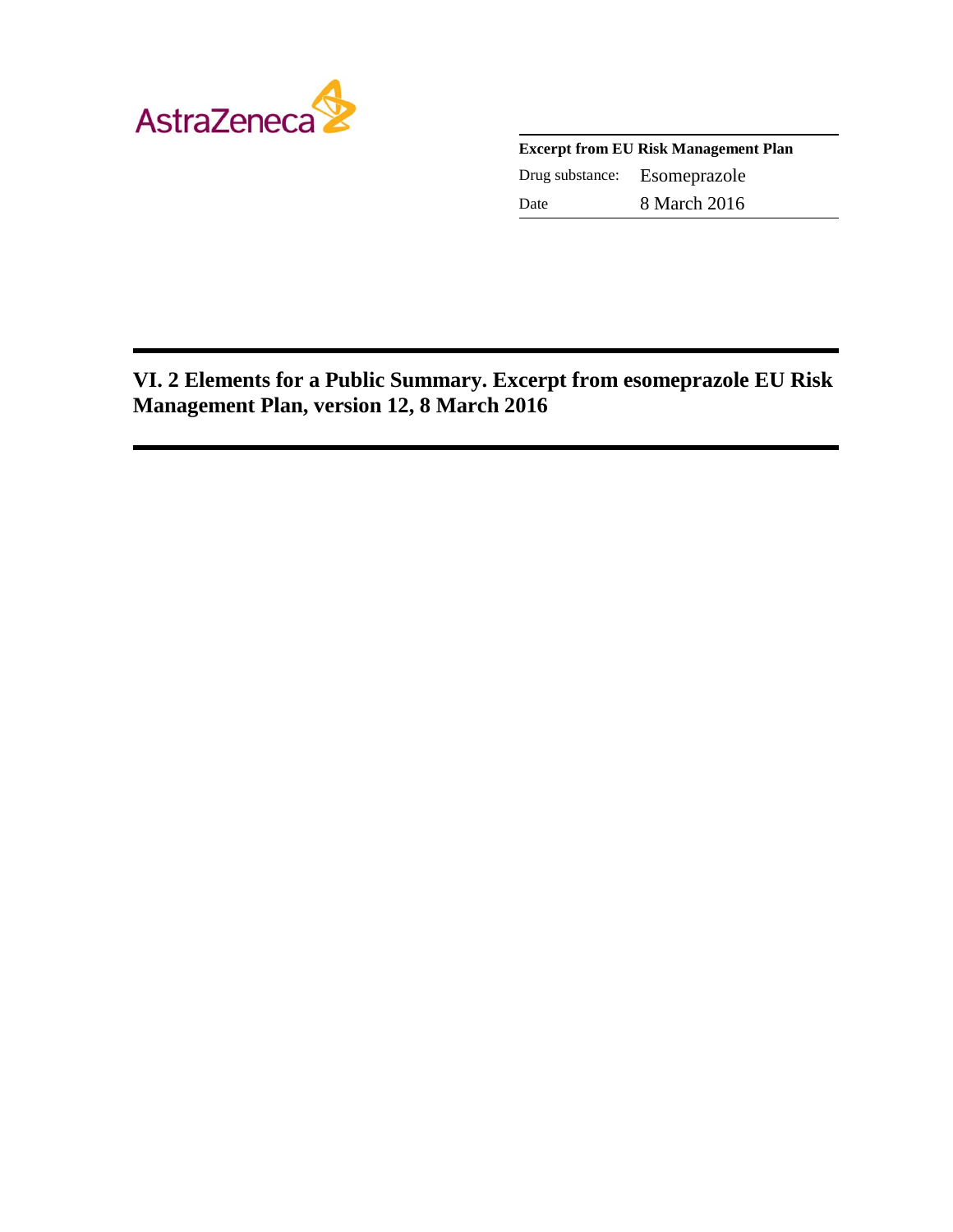## **TABLE OF CONTENTS PAGE**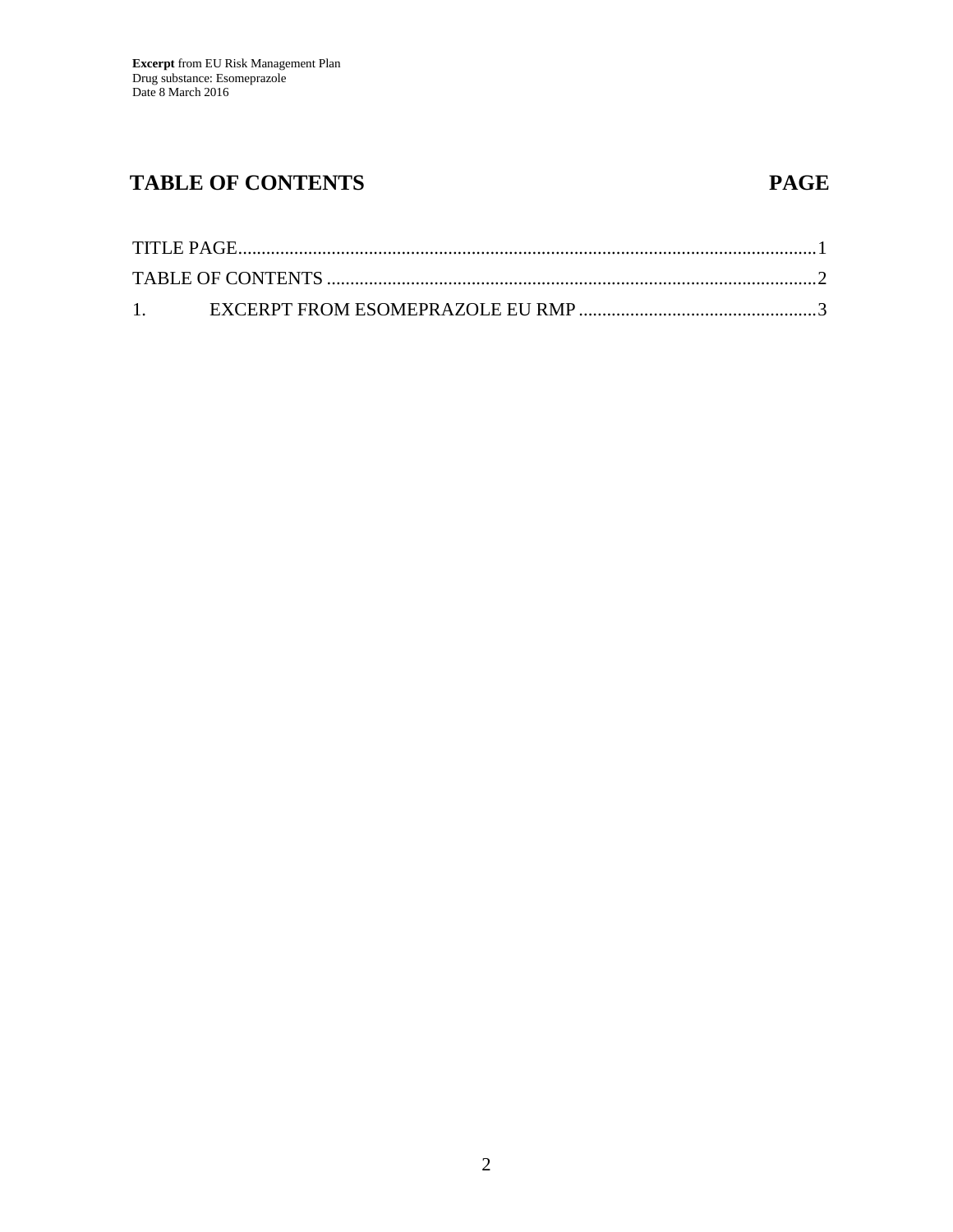## **1. EXCERPT FROM ESOMEPRAZOLE EU RMP**

## **VI: 2 ELEMENTS FOR A PUBLIC SUMMARY**

## **VI: 2.1 Overview of disease epidemiology**

#### **VI: 2.1.1 Gastroesophageal reflux disease**

#### **Disease description**

This disease is also called 'GERD', which is the short form for GastroEsophageal Reflux Disease. In reflux disease, the backflow of stomach contents into the food pipe (esophagus), throat and possibly into the mouth leads to troublesome reflux symptoms (eg, heartburn) in some individuals. In some of these individuals, this backflow leads to inflammation in the lower part of the food pipe called 'reflux esophagitis'.

#### **Prevalence and disease occurrence**

Each year, approximately 0.5% of adults and 0.1–1% of children are diagnosed with GERD. In total, about 10–20% of adults and 1–8% of children are reported to have GERD. Approximately 40% of individuals with GERD have reflux esophagitis.

#### **Risk factors**

GERD becomes increasingly common with age. GERD is more common in the elderly than in younger people. Men and women are equally likely to have GERD.

The likelihood of developing GERD is increased in people with:

- hiatus hernia, a condition in which the upper part of the stomach protrudes upwards through the muscle (diaphragm) that separates the belly from the chest
- an abnormal lower oesophageal sphincter, which is the ring of muscles at the lower end of the oesophagus (where it meets the stomach) that stops stomach contents coming back up into the oesophagus
- disorders that slow down the emptying of stomach contents into the small intestine
- obesity (compared with healthy weight), especially if the excess body fat is distributed around the stomach and abdomen
- previous occurrence of ulcers in their stomach (gastric ulcer) or the first part of their small intestine (duodenal ulcer) in the past; an ulcer is a break in lining of the stomach or intestine that looks like a sore.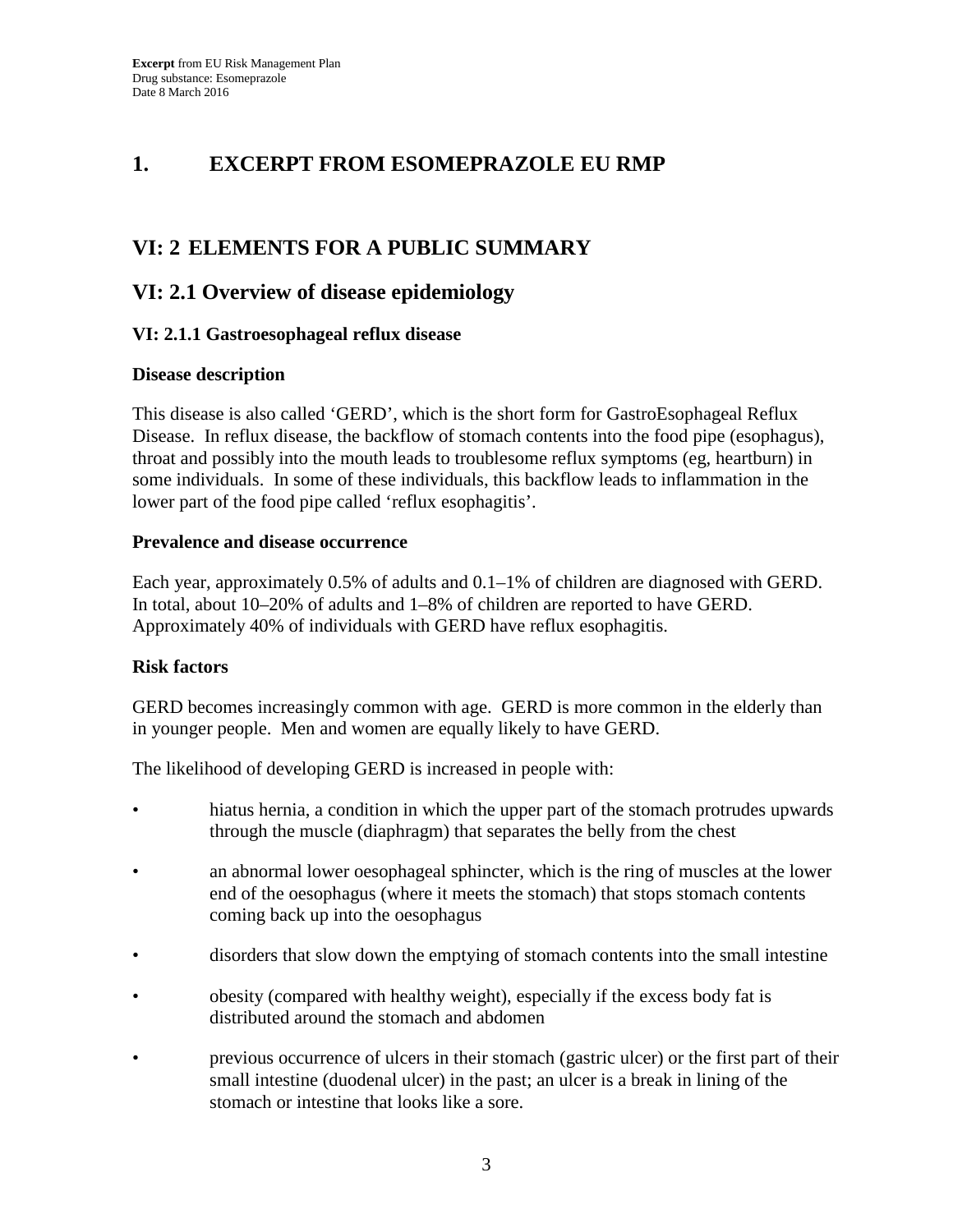Pregnant women are more likely to develop GERD. In children, neurological (brain or nerve) disabilities or esophageal diseases that are present at birth are associated with an increased risk of GERD. GERD in childhood may increase the risk of GERD in adulthood.

#### **Main treatment options**

Acid-suppression is the main treatment for GERD. Proton pump inhibitors (PPIs), such as esomeprazole, block acid production in the stomach, and are highly effective at preventing GERD symptoms and healing reflux esophagitis. Histamine-receptor blockers, such as ranitidine, partially block acid production in the stomach and can be used to treat GERD symptoms and heal esophagitis. Antacids (substances that neutralize stomach acid) may be effective in alleviating feeling of heartburn or indigestion. Prokinetic agents, such as metoclopramide and domperidone, increase movement in the gut; they may be used in addition to a PPI in patients with only a partial symptomatic response to PPI therapy, but they are limited by their possible side effects. Recent data indicate that weight loss may have a beneficial effect on occurrence and severity of heartburn and regurgitation. Anti-reflux surgery or endoscopic therapy may be considered in some patients.

#### **Mortality and morbidity**

GERD does not affect long-term survival. Reflux esophagitis is the most common complication of GERD. Less common complications of GERD are esophageal stricture (an abnormal narrowing), bleeding and, rarely, Barrett's esophagus (condition in which the cells of lower esophagus become damaged) and cancer of the esophagus.

#### **VI: 2.1.2 Reflux symptoms (eg, heartburn and acid regurgitation)**

#### **Disease description**

Heartburn and acid regurgitation are characteristic symptoms of reflux disease, though these symptoms can be associated with other diseases as well. The most characteristic reflux symptoms are 'burning feeling behind your breastbone (heartburn)' and 'stomach contents moving upwards to your throat and mouth (regurgitation)'. Most individuals experience such symptoms at times, but in patients with reflux disease they are troublesome and difficult to cope with. See section VI: 2.1.1 Gastroesophageal reflux disease/Disease description.

#### **Prevalence and disease occurrence**

Each year, approximately 0.1% of adults are diagnosed with heartburn. In total, about 10 20 % of adults experience heartburn at least once per week.

#### **Risk factors**

Heartburn becomes increasingly common with age. Women are more likely than men to develop heartburn as are people with obesity and pregnant women. See section VI: 2.1.1 Gastroesophageal reflux disease/Risk factors.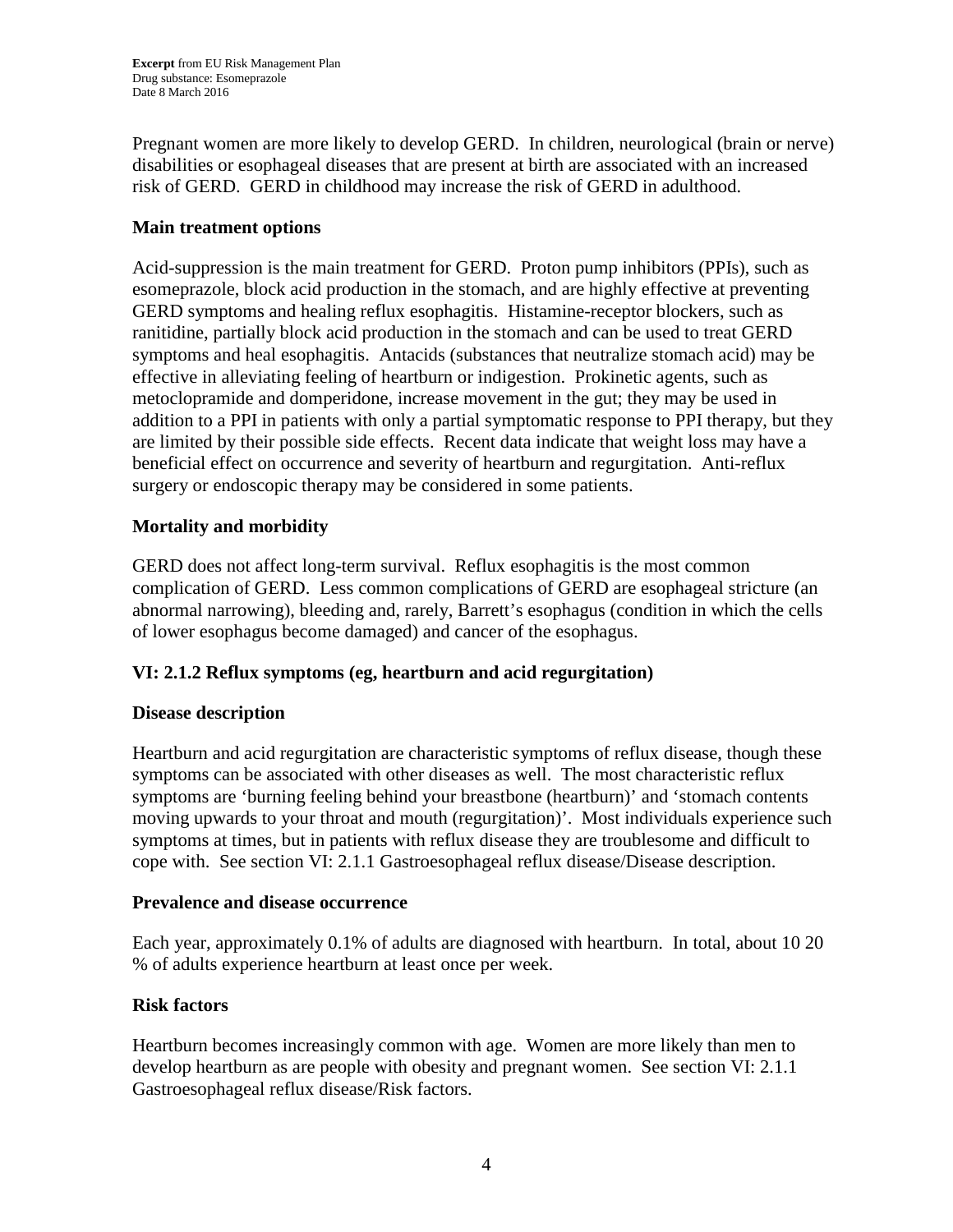### **Main treatment options**

The main treatment options to relieve reflux symptoms are acid-suppressive agents and antacids. See section VI: 2.1.1 Main treatment options. Antacids and over-the-counter acidsuppressants are options for patient-directed therapy for heartburn and regurgitation. When symptoms persist, continuous therapy is required or specific symptoms or signs develop such as difficulty swallowing, painful swallowing, weight loss and chest pain, the patient should have additional evaluation and treatment.

### **Mortality and morbidity**

See section VI: 2.1.1 Mortality and morbidity.

### **VI: 2.1.3 Peptic ulcer disease**

A peptic ulcer (an ulcer of the stomach (gastric ulcer) or duodenum (duodenal ulcer), also known as peptic ulcer disease is a common condition. The most common cause is an infection with *Helicobacter pylori*. Peptic ulcers can also be caused or worsened by drugs such as NSAIDs.

*Helicobacter pylori* associated duodenal ulcer

### **Disease description**

*Helicobacter pylori (H. pylori*) is a bacterium that can live in the stomach. Infection with *H. pylori* is one of the most important causes of peptic ulcer. A peptic ulcer may go deep into the stomach or duodenal wall and then cause damage to blood vessels, leading to bleeding into the stomach or intestine. Another possible complication of peptic ulcer is a perforation (puncture) of the stomach lining or duodenum, causing stomach or intestinal contents to leak into the abdomen.

#### **Prevalence and disease occurrence**

Each year, approximately 0.04–0.06% of adults are diagnosed with uncomplicated duodenal ulcers. In total, about 2–4% of adults have duodenal ulcers. About 60% of individuals with duodenal ulcers are infected with *H. pylori.*

### **Risk factors**

The main routes for *H. pylori* infection are contact from person to person and drinking contaminated water. The main risk factors for *H. pylori*-associated duodenal ulcer are the *H. pylori* infection itself (especially certain type of *H. pylori* that produces toxic factors) and in addition old age, history of a previous duodenal or stomach ulcer.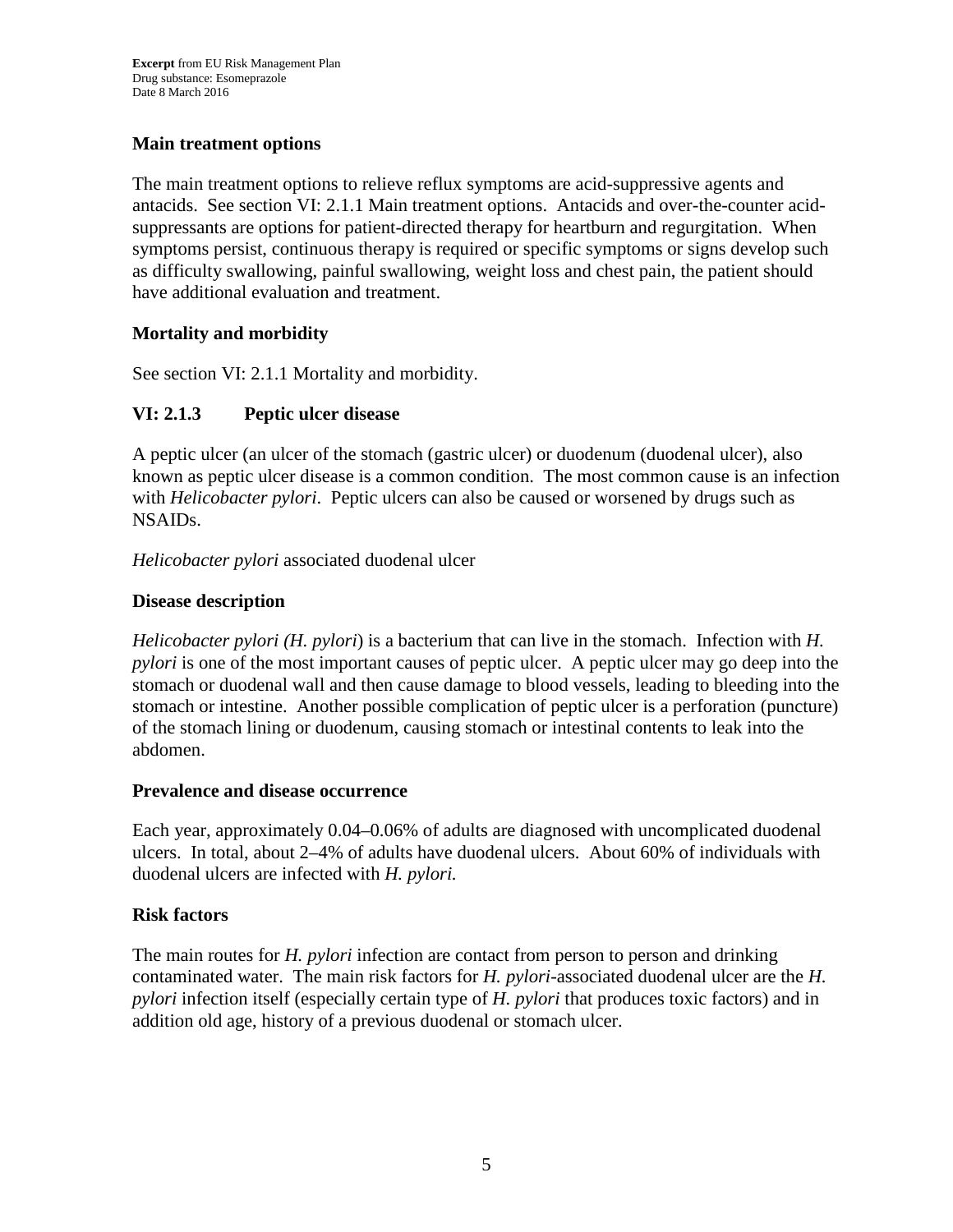#### **Main treatment options**

The main treatment for *H. pylori* infection is a 7-10 days course of a PPI given together with two antibiotics. After initial treatment, continued PPI therapy is recommended for patients with complicated duodenal ulcers.

#### **Mortality and morbidity**

In patients with uncomplicated ulcer disease, the death rate in the year after diagnosis is about four times higher than that in the general population. The death rate is higher in patients with ulcer complications, including bleeding or perforation.

#### **Nonsteroidal anti-inflammatory drug-associated peptic ulcer**

#### **Disease description**

NSAIDs (nonsteroidal anti-inflammatory drugs) are generally prescribed for the long-term treatment of arthritic pain and inflammation. ASA (aspirin), which is also an NSAID, is most commonly prescribed to protect the heart. Use of NSAIDs, including ASA, increases the risk of developing peptic ulcer disease. When *H. pylori* infection is present the risk further increases.

#### **Prevalence and disease occurrence**

Each year, approximately 0.08–0.1% of adults are diagnosed with peptic ulcers. In total, about 4–6% of adults have peptic ulcers. Peptic ulcer disease is potentially related to use of NSAIDs (including ASA) in about 40–50% of cases.

#### **Risk factors**

The main risk factors for duodenal and gastric ulcers associated with use of NSAIDs including acetylsalicylic acid (aspirin, ASA) are old age, multiple uses of NSAIDs, *H. pylori* infection and the history of peptic ulcer disease.

#### **Main treatment options**

Acid-suppressive therapy such as histamine-receptor blockers or PPI therapy is recommended in patients with NSAID-associated peptic ulcer disease who need to continue taking NSAIDs. Testing for *H. pylori* infection should be considered in patients requiring long-term NSAID therapy; if positive, patients should receive treatment.

#### **Mortality and morbidity**

See section VI: 2.1.3 Peptic ulcer disease/Helicobacter pylori associated duodenal ulcer/Mortality and morbidity.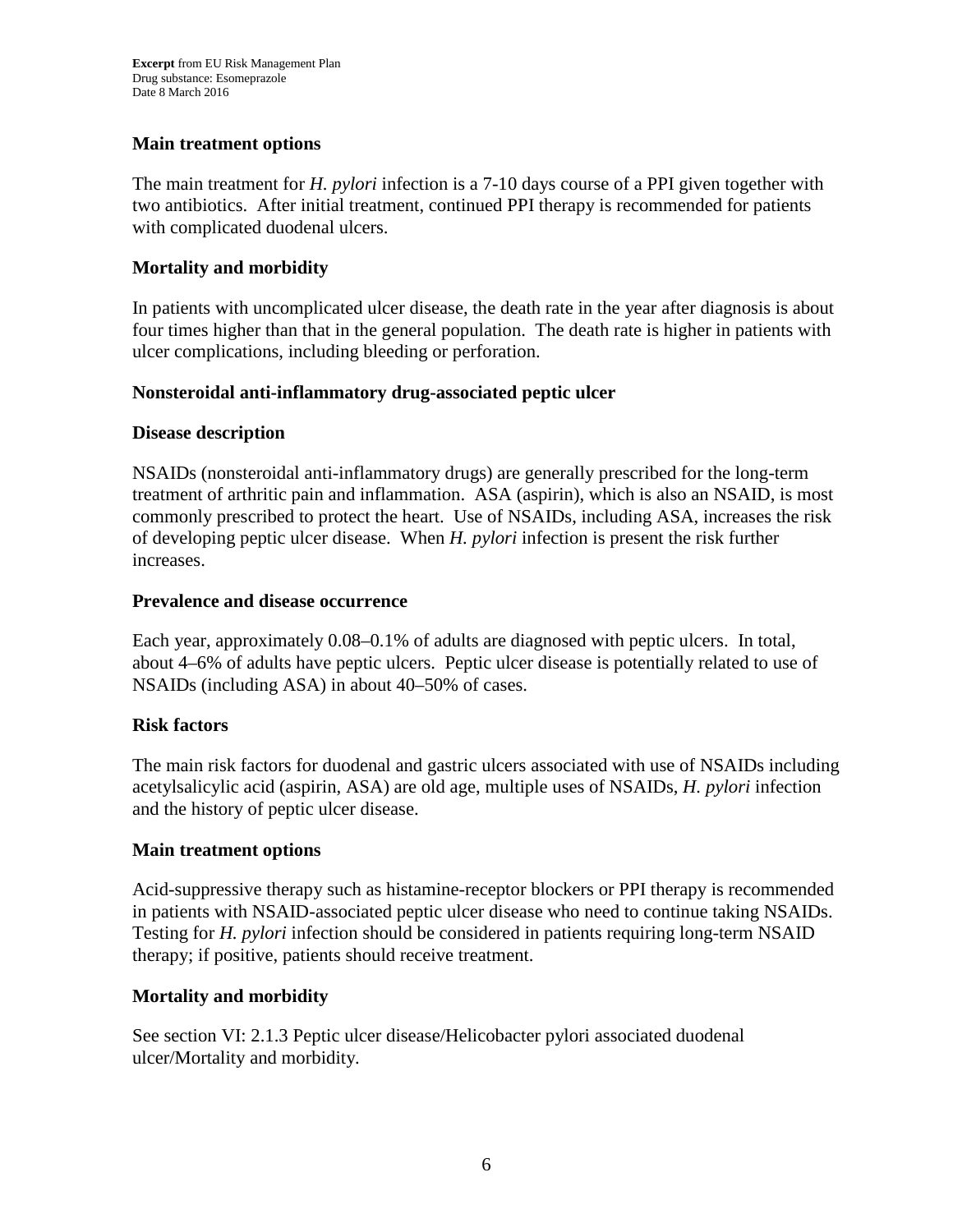#### **Peptic ulcer bleeding and rebleeding**

#### **Disease description**

A bleeding peptic ulcer is a medical emergency. Initial treatment is to stop the bleeding through endoscopic therapy (an endoscope is a small tube with a tiny video lens at the end). Further bleeding is a risk after an initial peptic ulcer bleed has been treated.

#### **Prevalence and disease occurrence**

Each year, approximately 0.02–0.05% of adults are diagnosed with peptic ulcer bleeding. Recurrence of peptic ulcer bleeding is reported in up to one third of adults after an initial peptic ulcer bleed.

#### **Risk factors**

The main risk factors for peptic ulcer bleeding are *H. pylori* infection, history of peptic ulcer and use of NSAIDs (including ASA) and old age. Men are more likely than women to have peptic ulcer bleeding. Factors that increase the risk of repeated bleeding include old age and poor overall health, large ulcer size and ulcer location.

#### **Main treatment options**

After successful endoscopic therapy, intravenous PPI therapy (given directly into a blood vessel) and then a once-daily PPI tablet/capsule are recommended to decrease re-bleeding and mortality in high-risk patients.

#### **Mortality and morbidity**

About nine in 100 people die within 30 days of a peptic ulcer bleed.

#### **VI: 2.1.4 Zollinger–Ellison syndrome**

#### **Disease description**

Zollinger–Ellison syndrome (ZES) is a condition in which too much stomach acid is produced, leading to peptic ulcer disease and complications. ZES is caused by a tumour usually in the pancreas or duodenum, called a gastrinoma. Symptoms of ZES include diarrhoea, nausea and vomiting, abdominal pain and GERD symptoms.

#### **Prevalence and disease occurrence**

ZES is a rare disease. Each year, approximately one person in two million is diagnosed with ZES. About 0.1% of patients with duodenal ulcer disease have ZES.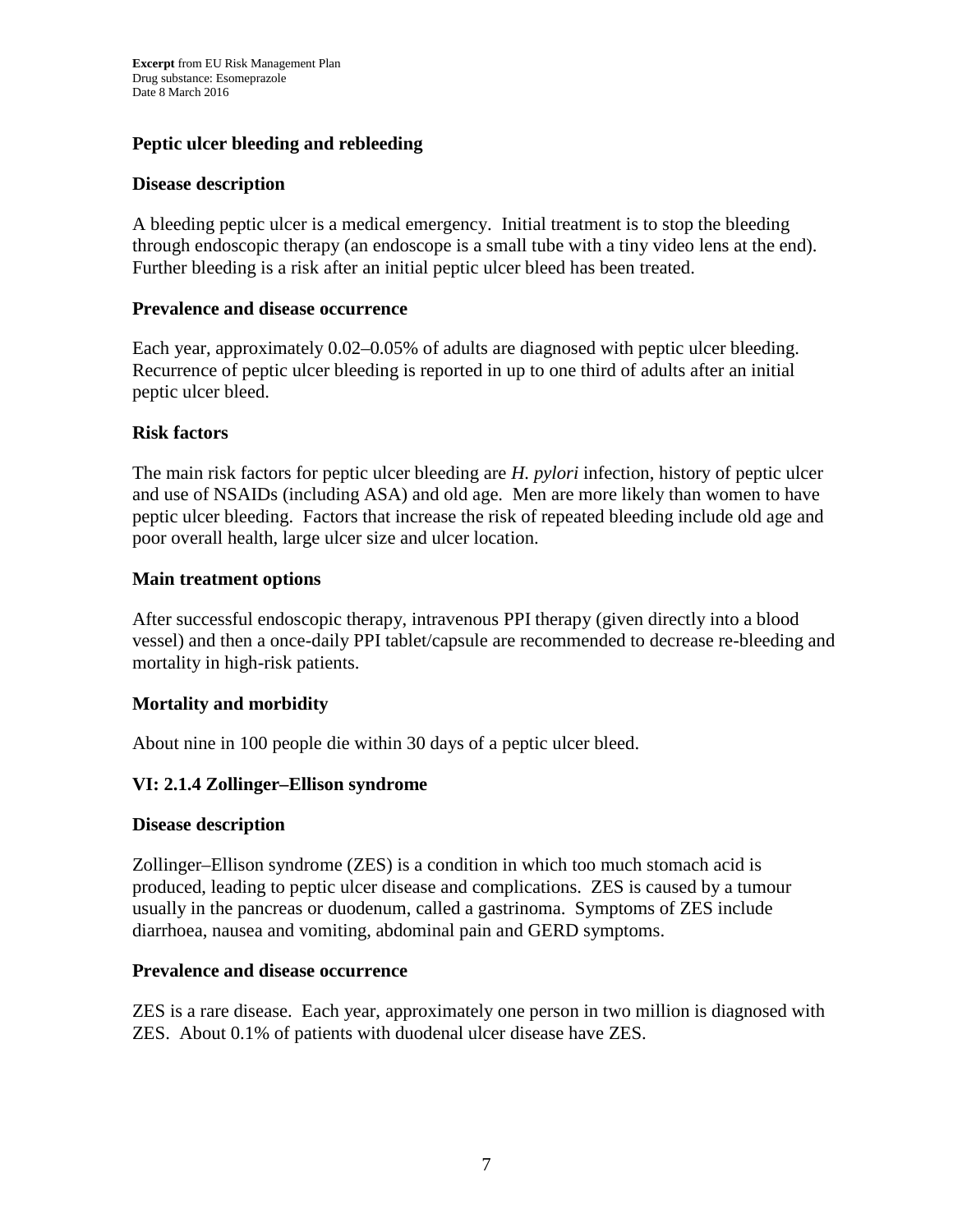#### **Risk factors**

ZES is typically diagnosed when patients are aged in their 40s. The disease is caused by gastrinomas, which are tumours in the pancreas or duodenum that release large amounts of the hormone gastrin, leading to the production of too much stomach acid. Gastrinomas may occur sporadically or may be inherited as part of a genetic condition.

#### **Main treatment options**

ZES is treated with medications such as PPIs that reduce the amount of acid your stomach produces and surgery if appropriate, to remove tumours. When tumours are too widespread to remove with surgery then sometimes chemotherapy is used.

#### **Mortality and morbidity**

Gastrinomas associated with ZES spread to other sites in the body (metastasis) in 10–30% of cases. With PPI treatment, 10-year survival is close to 100% in patients without metastatic disease or with only lymph node metastases, and 30% in those with liver metastases. ZES results in acid-peptic conditions including peptic ulcer disease and severe GERD.

## **VI: 2.2 Summary of treatment benefits**

Esomeprazole belongs to a class of medications called proton-pump inhibitors (PPIs). It works by decreasing the amount of acid made in the stomach. PPIs such as esomeprazole, omeprazole, lansoprazole, pantoprazole and rabeprazole have an important role in the treatment of acid-related diseases and are currently considered the treatment of choice in these conditions. Alternative classes of drugs to treat GERD/symptoms of heartburn are histaminereceptor blockers such as ranitidine and cimetidine, as well as antacids. Omeprazole was the first PPI to be approved more than 20 years ago. Esomeprazole was first approved in 2000 and there has been extensive experience with this medicine since then.

Esomeprazole is used to treat gastroesophageal reflux disease (GERD), a condition in which backward flow of acid from the stomach causes heartburn and possible injury of the oesophagus (the tube between the throat and stomach). Esomeprazole is used to treat the symptoms of GERD, allow the oesophagus to heal, and prevent further damage to the oesophagus. It is also used to treat rare conditions where the stomach produces too much acid, such as Zollinger-Ellison syndrome.

Esomeprazole is also prescribed together with appropriate antibiotics to take away *H. pylori* (a bacteria which is considered important in contributing to doudenal ulcers), to heal doudenal ulcers and prevent peptic ulcers to reoccur. Esomeprazole has also been shown to reduce the risk of developing stomach ulcer in patients who are taking non-steroidal anti-inflammatory agents (NSAIDs; anti-inflammatory painkillers such as ibuprofen); thus, esomeprazole is indicated to prevent these stomach side effects in patients who need to be treated with NSAIDs.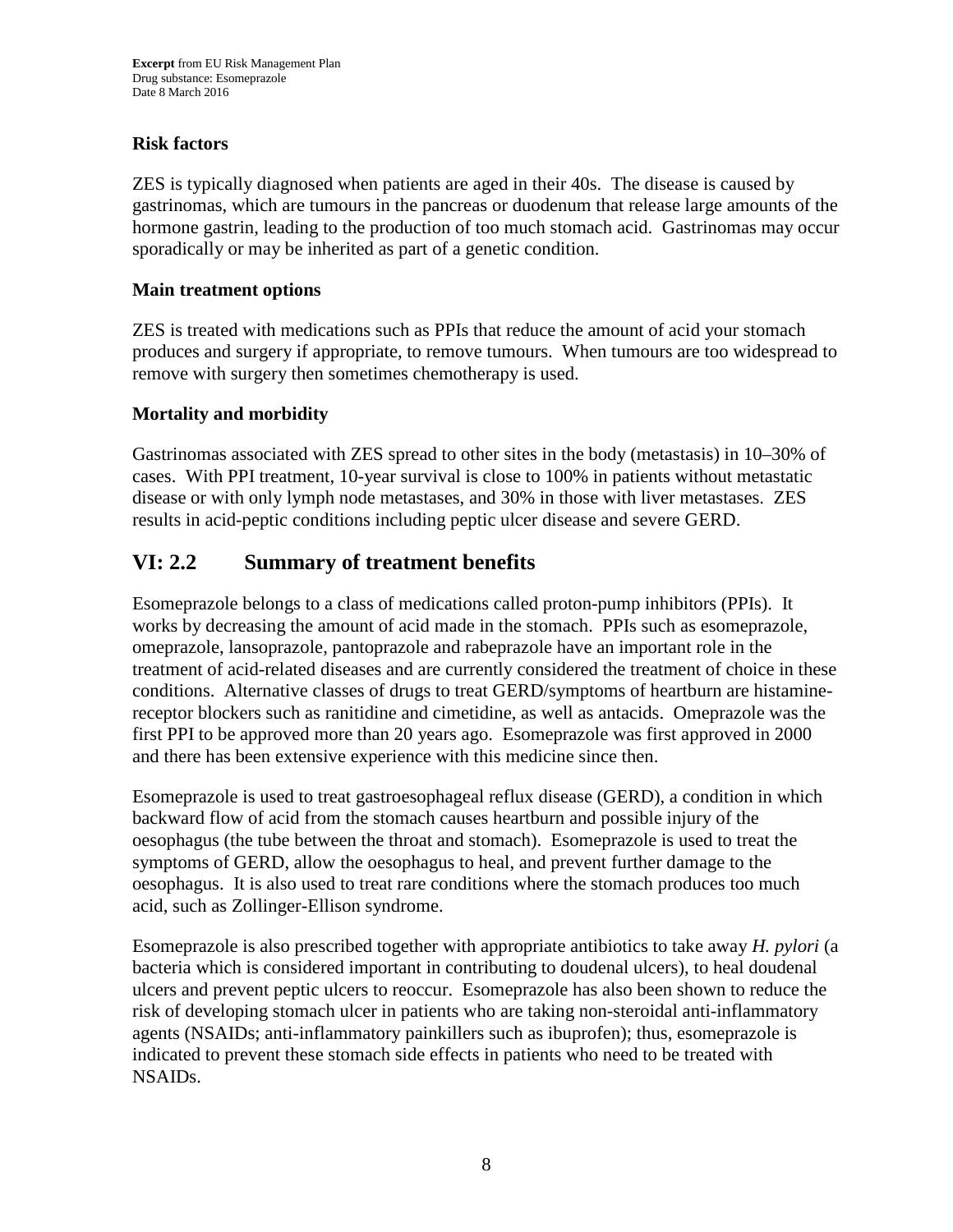Esomeprazole is also used to prevent re-bleeding in patients with bleeding peptic ulcers that initially have been treated to stop bleeding by endoscopy (tube inserted through mouth/esophagus to stomach).

Esomeprazole comes as a stomach resistant tablet or capsule to take by mouth and in packets of stomach resistant granules (sachet) to be mixed with water taken by mouth or through a feeding tube.

Esomeprazole also comes in a form suitable for injection into a blood vessel, usually in situations when taking esomeprazole by mouth is considered inappropriate or not possible. To prevent re-bleeding of stomach ulcer after therapeutic endoscopy, infusion (drip) of esomeprazole should be administered in hospital for 3 days (72 hours) until treatment with esomeprazole by mouth is started.

Esomeprazole can be prescribed to adults, as well as children aged 1 11 years and 12 18 years.

## **VI: 2.3 Unknowns relating to treatment benefits**

The benefits of esomeprazole are proven and extensive, with no important gaps in knowledge.

## **VI: 2.4 Summary of safety concerns**

This section presents a summary of important identified risks, important potential risks and missing information, these are defined as follows:

- 'Identified risks' are known side-effects which are included in the SmPC and PIL for esomeprazole. Those side effects which have been deemed as the most severe to the patients have been defined as 'Important identified risks' and are presented in Table VI-5 below
- An 'Important potential risk' is a condition for which there might be a link with esomeprazole or other medicines which belong to the same group but where a link has not been confirmed
- 'Missing information' is information about the safety of a medicine that is not available when the medicine was approved for sale.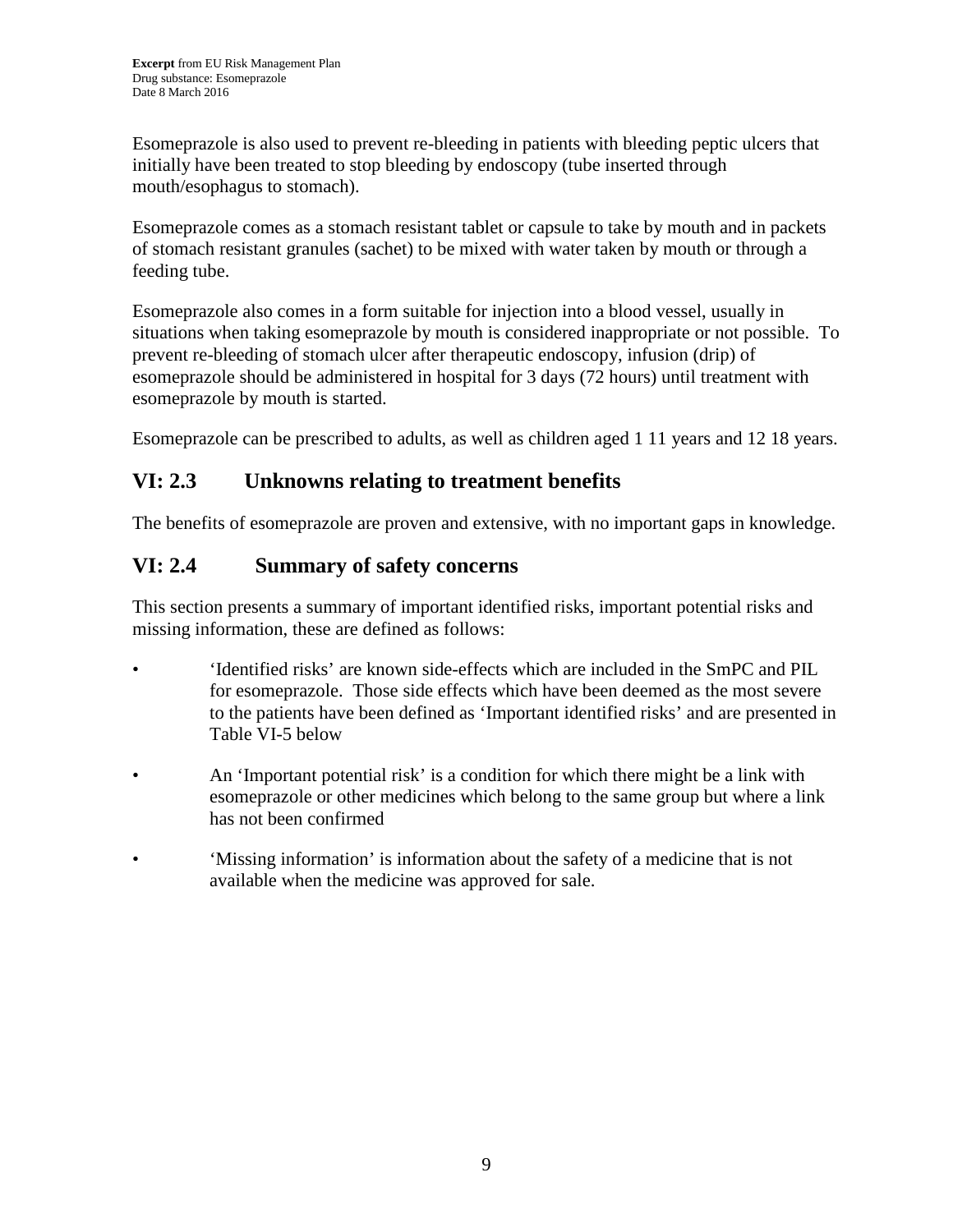## **VI: 2.4.1 Esomeprazole**

| <b>Risk</b>                                                                                                                                                                                      | What is known                                                                                                                                                                                                                                                                                                                                                                  | Preventability                                                                                                                                                                                                           |
|--------------------------------------------------------------------------------------------------------------------------------------------------------------------------------------------------|--------------------------------------------------------------------------------------------------------------------------------------------------------------------------------------------------------------------------------------------------------------------------------------------------------------------------------------------------------------------------------|--------------------------------------------------------------------------------------------------------------------------------------------------------------------------------------------------------------------------|
| Lack of white blood cells<br>(Agranulocytosis)                                                                                                                                                   | Agranulocytosis during<br>treatment with esomeprazole<br>may affect up to 1/10000<br>people.<br>This occurs when the bone<br>marrow does not produce<br>enough white blood cells<br>called granulocytes; bone<br>marrow is the soft substance<br>inside bones that forms blood<br>cells. People with less white<br>blood cells have an increased<br>risk of various infections | Yes, by monitoring for early<br>symptoms of infections                                                                                                                                                                   |
| Allergic reactions including<br>anaphylactic shock/reaction<br>and tightening of muscles<br>that surround the airways<br>leading to breathing<br>difficulties<br>(Hypersensitivity<br>reactions) | Allergic reactions including<br>anaphylactic shock/reaction<br>and bronchospasm (tightening<br>of muscles that surround the<br>airways that can lead to<br>difficulty breathing) during<br>treatment with esomeprazole<br>may affect up to $1/1000$<br>people.                                                                                                                 | There is an instruction in the<br><b>Patient Information Leaflet</b><br>that people should not take<br>esomeprazole<br>- if they are allergic to<br>esomeprazole or any of the<br>other ingredients of this<br>medicine. |
|                                                                                                                                                                                                  | These may result in symptoms<br>such as: sudden wheezing, or<br>suddenly feeling wheezy or<br>short of breath, swelling of the<br>lips, tongue and throat or body,<br>rash, fainting or difficulties in<br>swallowing, depending on how<br>serious the reaction is                                                                                                             | - if they are allergic to<br>medicines containing other<br>proton pump inhibitors (eg,<br>pantoprazole, lansoprazole,<br>rabeprazole or omeprazole).                                                                     |
| Low levels of magnesium in<br>the blood<br>(Hypomagnesaemia)                                                                                                                                     | Low levels of magnesium may<br>result in weakness, being sick<br>(vomiting), cramps, tremor and<br>changes in heart rhythm<br>(arrhythmias).<br>Some patients with low<br>magnesium levels may also<br>have low potassium or calcium<br>levels in the blood                                                                                                                    | The patient's doctor may<br>wish to measure blood levels<br>if a patient experiences any of<br>the symptoms of low<br>magnesium.                                                                                         |

## **Table VI-5 Important identified risks**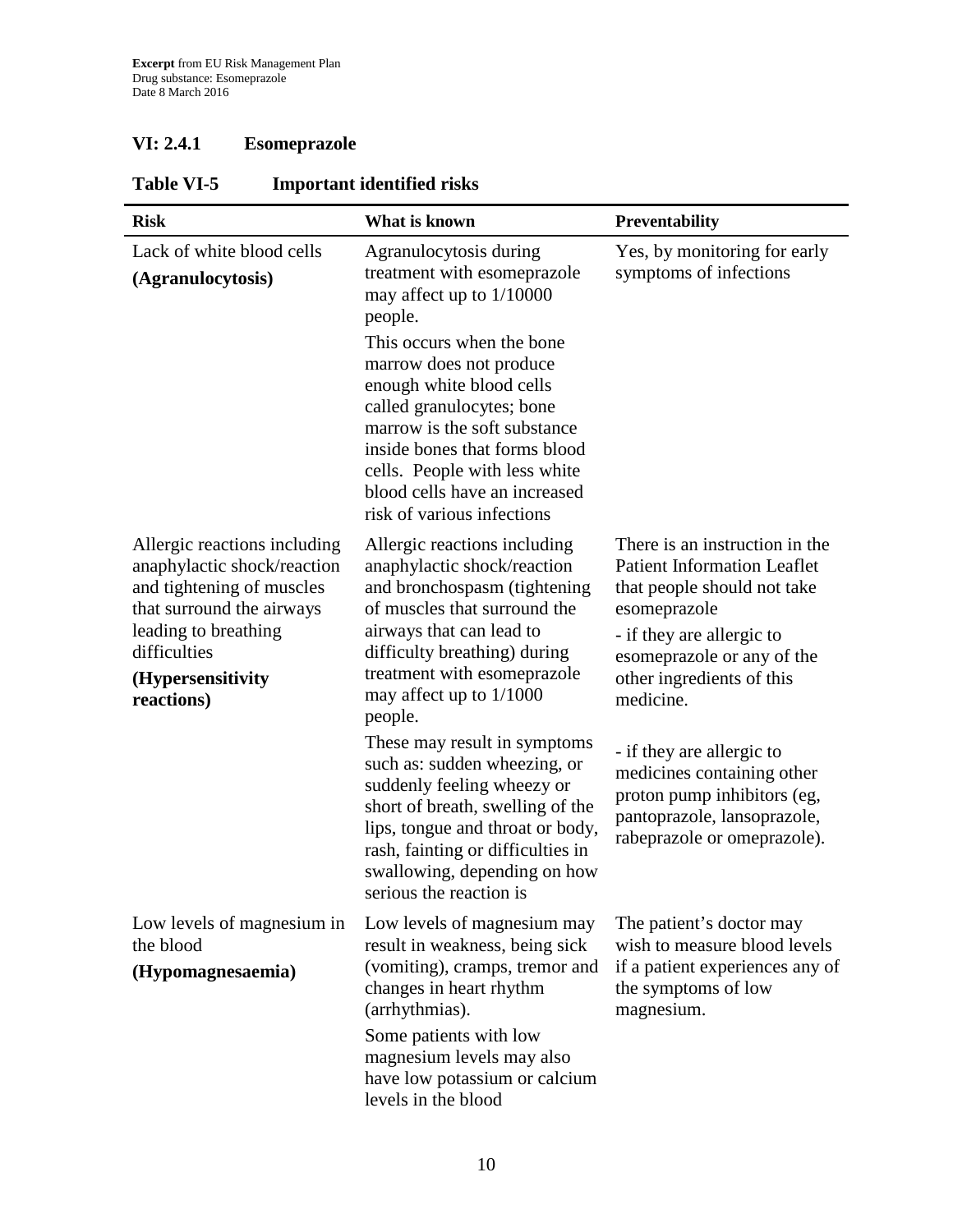| <b>Risk</b>                                                                                                                                             | What is known                                                                                                                                                                                                                                                                                                                                                                                                                                                                                                                                                                                                                                                                                                                          | <b>Preventability</b>                                                                                                                                                                                                                                                                                                                                                                                                                                           |
|---------------------------------------------------------------------------------------------------------------------------------------------------------|----------------------------------------------------------------------------------------------------------------------------------------------------------------------------------------------------------------------------------------------------------------------------------------------------------------------------------------------------------------------------------------------------------------------------------------------------------------------------------------------------------------------------------------------------------------------------------------------------------------------------------------------------------------------------------------------------------------------------------------|-----------------------------------------------------------------------------------------------------------------------------------------------------------------------------------------------------------------------------------------------------------------------------------------------------------------------------------------------------------------------------------------------------------------------------------------------------------------|
| Depression<br>(Depression)                                                                                                                              | Depression during treatment<br>with esomeprazole may affect<br>up to $1/1000$ people.                                                                                                                                                                                                                                                                                                                                                                                                                                                                                                                                                                                                                                                  | Yes, by being aware of the<br>early symptoms of depression                                                                                                                                                                                                                                                                                                                                                                                                      |
|                                                                                                                                                         | Depression affects people in<br>different ways and can cause a<br>wide variety of symptoms.<br>They range from feelings of<br>sadness and hopelessness, to<br>losing interest in the things<br>you used to enjoy and feeling<br>very tearful. People with<br>depression may also have<br>symptoms of anxiety.<br>Depression may cause other<br>symptoms such as feeling<br>constantly tired, sleeping<br>badly, having no appetite or<br>sex drive, and complaining of<br>various aches and pains. The<br>severity of the symptoms can<br>vary. At its mildest, you may<br>simply feel persistently low in<br>spirit, while at its most severe<br>depression can make you feel<br>suicidal and that life is no<br>longer worth living. |                                                                                                                                                                                                                                                                                                                                                                                                                                                                 |
| Liver infection with or<br>without yellowing of skin<br>and eyes, liver failure and<br>brain disorder caused by<br>liver failure<br>(Hepatic reactions) | Hepatitis, sometimes with<br>jaundice as well, during<br>treatment with esomeprazole<br>may affect up to 1/1000<br>people.<br>More severe liver problems,<br>including liver failure and<br>brain disorder caused by liver<br>failure, during treatment with<br>esomeprazole may affect up to<br>$1/10000$ people.<br>Hepatitis is a term used to<br>describe inflammation<br>(swelling) of the liver. It can<br>occur as a result of a viral                                                                                                                                                                                                                                                                                          | There is an instruction in the<br><b>Patient Information Leaflet</b><br>that people should tell their<br>doctor if they notice jaundice<br>or are known to have severe<br>liver disease.<br>Liver failure including brain<br>disorder caused by liver<br>failure, may require<br>admission to hospital. In the<br>hospital the function of the<br>body is supported while<br>medication is given to<br>remove toxins from the blood<br>while the liver recovers |

**Table VI-5 Important identified risks**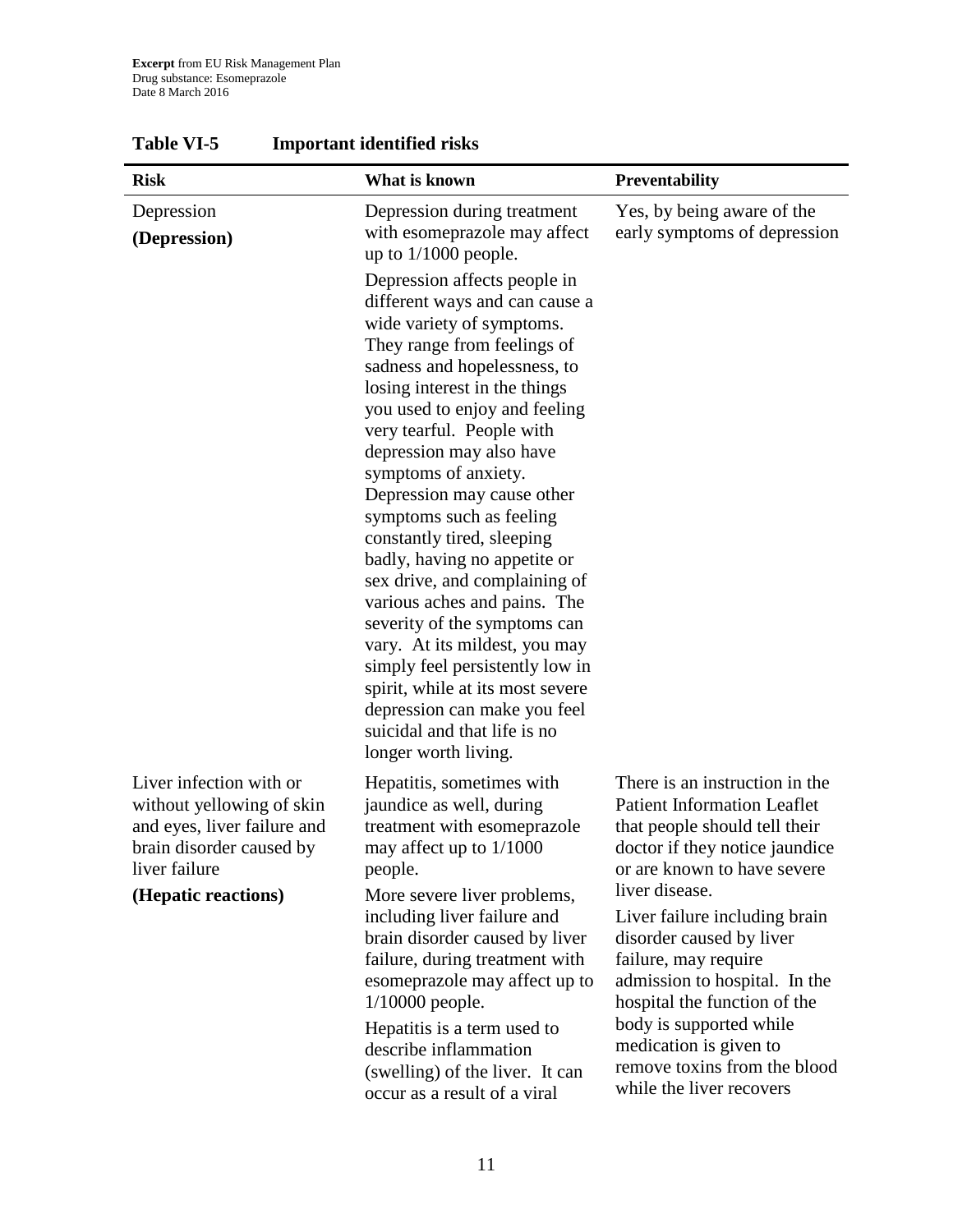| <b>Risk</b>                                              | What is known                                                                                                                                                                                                                                                                                                                                                                                                          | <b>Preventability</b>                                                                                                                                                                                   |
|----------------------------------------------------------|------------------------------------------------------------------------------------------------------------------------------------------------------------------------------------------------------------------------------------------------------------------------------------------------------------------------------------------------------------------------------------------------------------------------|---------------------------------------------------------------------------------------------------------------------------------------------------------------------------------------------------------|
|                                                          | infection or because the liver is<br>exposed to harmful substances<br>such as alcohol or drugs.                                                                                                                                                                                                                                                                                                                        |                                                                                                                                                                                                         |
|                                                          | The initial symptoms of<br>hepatitis may be similar to<br>those of the flu, and may<br>include muscle and joint pain,<br>a high temperature (fever) of<br>$38^{\circ}$ C or above, feeling or being<br>sick, headache, and<br>occasionally yellowing of the<br>eyes and skin (jaundice).                                                                                                                               |                                                                                                                                                                                                         |
|                                                          | Liver failure occurs when<br>large parts of the liver become<br>damaged beyond repair and<br>the liver is no longer able to<br>function. It can be a serious<br>condition that demands urgent<br>medical care.                                                                                                                                                                                                         |                                                                                                                                                                                                         |
|                                                          | One of the most important<br>functions of the liver is to<br>remove unwanted substances<br>(toxins) from the blood. If the<br>liver is damaged and not<br>working, the levels of toxins in<br>the blood will increase and<br>symptoms of brain disorder<br>such as agitation, confusion,<br>disorientation, muscle<br>stiffness, muscle tremors,<br>difficulty speaking and, in very<br>serious cases, coma can appear |                                                                                                                                                                                                         |
| Severe skin reactions<br>(Severe cutaneous<br>reactions) | Erythema multiforme (an<br>inflammatory skin disorder<br>with characteristic skin<br>lesions) and Stevens-Johnson<br>syndrome or toxic epidermal<br>necrolysis during treatment<br>with esomeprazole may affect<br>up to $1/10000$ people.<br>Erythema multiforme is a type                                                                                                                                            | Yes, by monitoring for early<br>signs of 'target lesions' and<br>other symptoms of these skin<br>reactions.<br>These severe skin reactions<br>may require admission to<br>hospital for urgent treatment |

**Table VI-5 Important identified risks**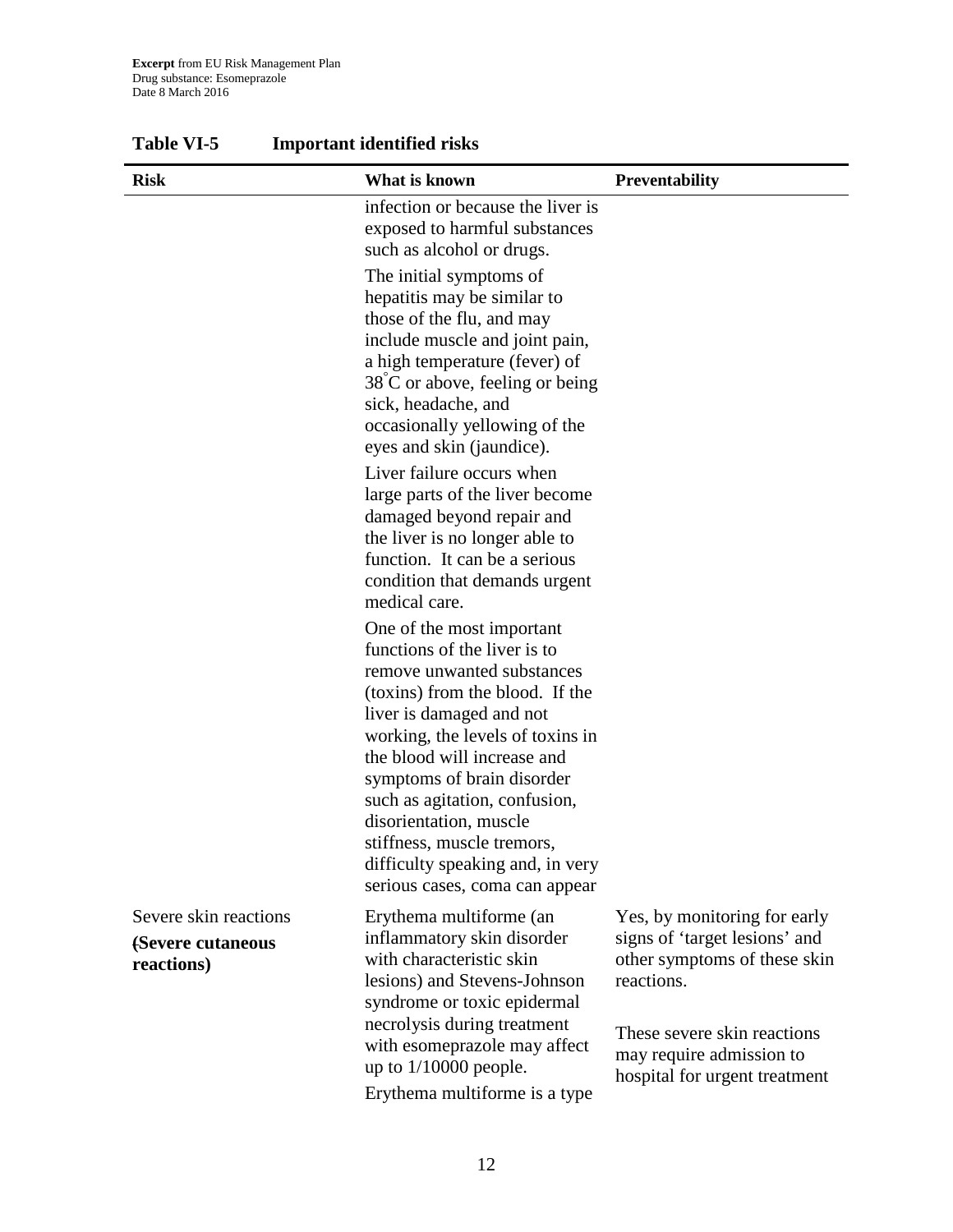| <b>Risk</b> | What is known                                                                                                                                                                                                                                                                                                                                                                                                                                                            | <b>Preventability</b> |
|-------------|--------------------------------------------------------------------------------------------------------------------------------------------------------------------------------------------------------------------------------------------------------------------------------------------------------------------------------------------------------------------------------------------------------------------------------------------------------------------------|-----------------------|
|             | of less severe skin reaction that<br>may present with itchy, pink-<br>red blotches, with a 'target<br>lesion' appearance with a<br>pink-red ring around a pale<br>centre. If the cause is stopped,<br>the reaction will often get<br>better within $7-10$ days.                                                                                                                                                                                                          |                       |
|             | Stevens-Johnson syndrome<br>(SJS) is a severe skin reaction<br>that usually begins with fever,<br>sore throat, and tiredness.<br>Ulcers and other lesions begin<br>to appear in the mucous<br>membranes lining the mouth<br>and lips but also in the genital<br>and anal regions. Those in the<br>mouth are usually extremely<br>painful and reduce the patient's<br>ability to eat or drink.<br>Conjunctivitis (redness and<br>soreness) of the eyes may also<br>occur. |                       |
|             | A rash of round lesions about<br>an inch $(2-3$ cm) may spread<br>across the face, trunk, arms<br>and legs, and soles of the feet.                                                                                                                                                                                                                                                                                                                                       |                       |
|             | The reaction may then develop<br>into a more severe form with<br>reddening of the skin with<br>blisters or peeling. There may<br>also be severe blisters and<br>bleeding in the lips, eyes,<br>mouth, nose and genitals.                                                                                                                                                                                                                                                 |                       |
|             | Toxic epidermal necrolysis is<br>considered to be a more severe<br>form of Stevens-Johnson<br>syndrome                                                                                                                                                                                                                                                                                                                                                                   |                       |

**Table VI-5 Important identified risks**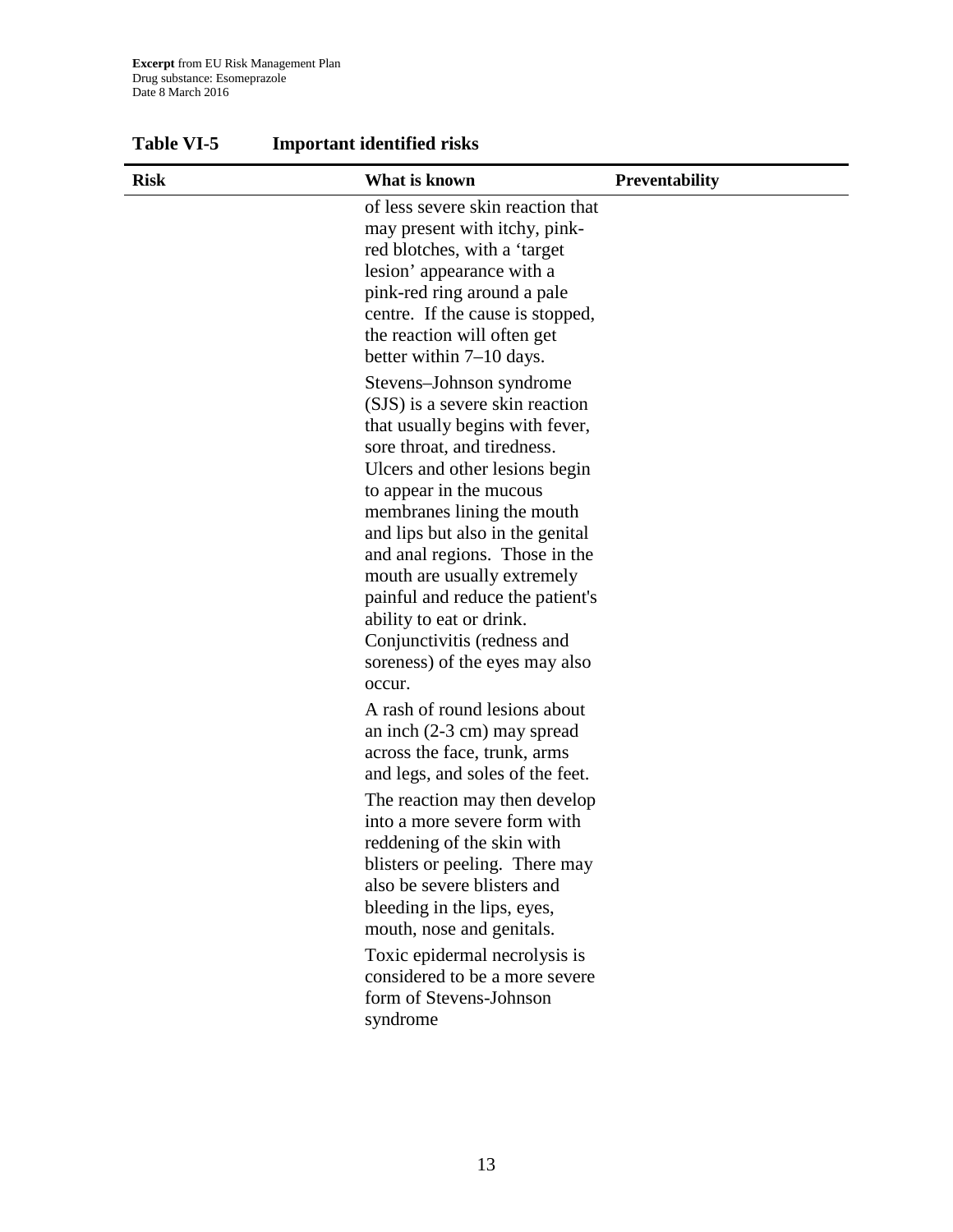| <b>Risk</b>                                                    | What is known                                                                                                                                                                                                                                                                                                                                                                                                                         | Preventability                                                                                                                                                                                                            |
|----------------------------------------------------------------|---------------------------------------------------------------------------------------------------------------------------------------------------------------------------------------------------------------------------------------------------------------------------------------------------------------------------------------------------------------------------------------------------------------------------------------|---------------------------------------------------------------------------------------------------------------------------------------------------------------------------------------------------------------------------|
| Inflammation within the<br>kidneys<br>(Interstitial nephritis) | Interstitial nephritis during<br>treatment with esomeprazole<br>may affect up to 1/10000<br>people.<br>Interstitial nephritis is a kidney<br>disorder in which the spaces<br>between the kidney tubules<br>become swollen (inflamed).<br>This can cause problems with                                                                                                                                                                 | Yes, by being aware of early<br>signs and symptoms                                                                                                                                                                        |
|                                                                | the way the kidneys work.<br>Interstitial nephritis can cause<br>mild to severe kidney<br>problems, including acute<br>(sudden) kidney failure.                                                                                                                                                                                                                                                                                       |                                                                                                                                                                                                                           |
|                                                                | Symptoms of this condition<br>may include blood in the urine,<br>fever, increased or decreased<br>volumes of urine, changes in<br>mental status (such as<br>drowsiness, confusion and<br>coma), nausea (feeling sick),<br>vomiting (being sick), rash,<br>swelling of body areas (such as<br>the ankles) and weight gain                                                                                                              |                                                                                                                                                                                                                           |
| <b>Fracture of the hip, wrist</b><br>or spine                  | Some population studies have<br>indicated that the use of proton<br>pump inhibitors (like<br>esomeprazole) may be<br>associated with a small<br>increased risk for osteoporotic<br>bone fractures (osteoporosis is<br>a condition where certain<br>bones become brittle).<br>However, other similar<br>population-based studies found<br>no such increased risk. It has<br>not been established that<br>esomeprazole causes fractures | There is an instruction in the<br><b>Patient Information Leaflet</b><br>for prescribed esomeprazole<br>that people should tell their<br>doctor if they have been<br>diagnosed with osteoporosis<br>(brittle bone disease) |

## **Table VI-5 Important identified risks**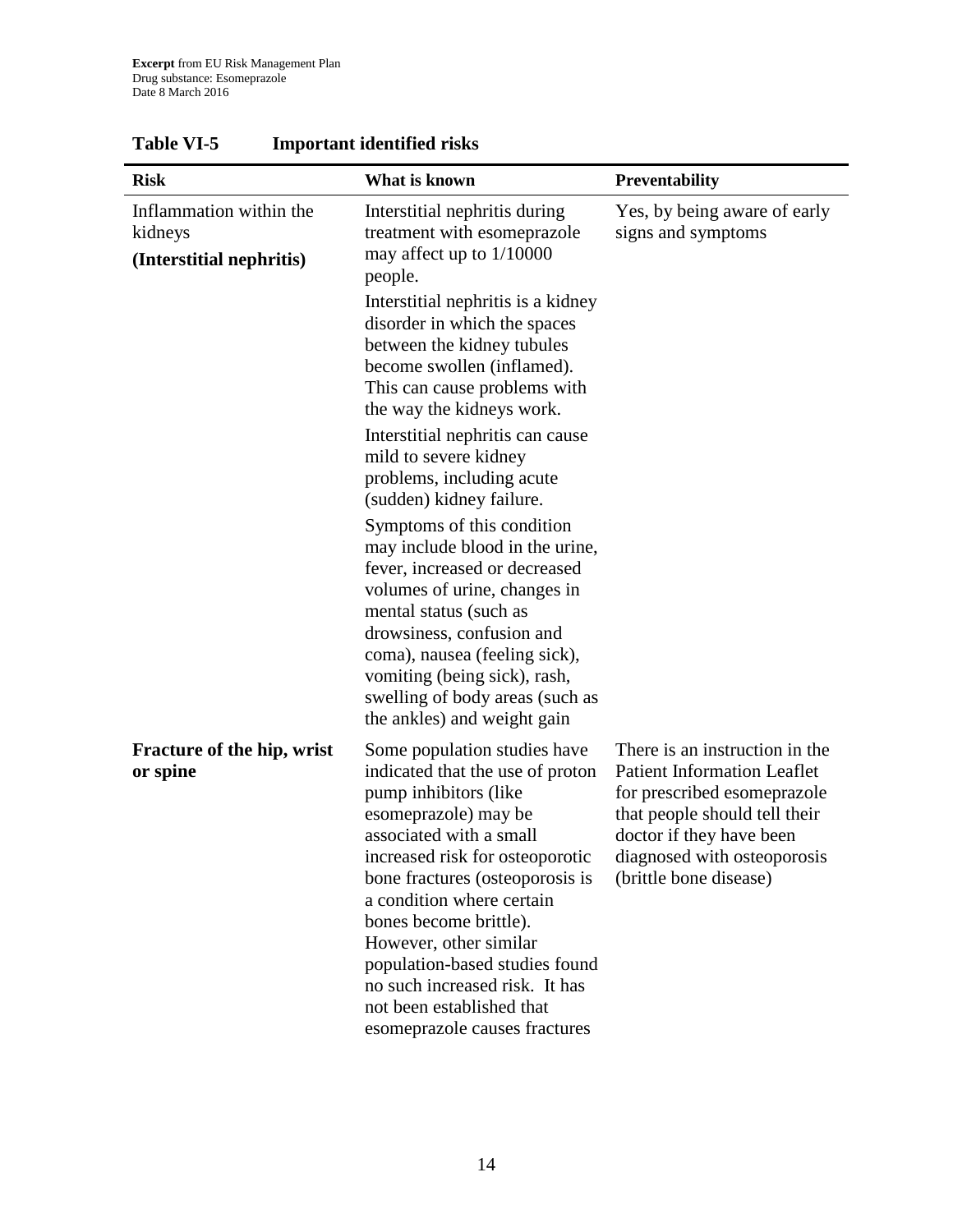| <b>Risk</b>                                                                  | What is known                                                                                                                                                                                                        | <b>Preventability</b>                                                                                               |
|------------------------------------------------------------------------------|----------------------------------------------------------------------------------------------------------------------------------------------------------------------------------------------------------------------|---------------------------------------------------------------------------------------------------------------------|
| Infections in the stomach<br>and the gut<br>(Gastrointestinal<br>infections) | Treatment with esomeprazole<br>decreases the amount of acid<br>in the stomach that can result<br>in an increased number of<br>bacteria in the stomach and the<br>gut. This can lead to<br>symptoms such as diarrhoea | To be aware of side effects<br>which can be due to<br>infections in the stomach and<br>gut such as severe diarrhoea |

## **Table VI-5 Important identified risks**

#### **Important identified risks (interactions)**

Esomeprazole can affect the way some of the following medicines work and these are presented in Table VI-7 below.

| <b>Risk</b>                                                                                      | What is known                                                                                                                                                                                                                                                                                                           | <b>Preventability</b>                                                                                                                                                                                                                                                                   |
|--------------------------------------------------------------------------------------------------|-------------------------------------------------------------------------------------------------------------------------------------------------------------------------------------------------------------------------------------------------------------------------------------------------------------------------|-----------------------------------------------------------------------------------------------------------------------------------------------------------------------------------------------------------------------------------------------------------------------------------------|
| Drugs used to thin the blood<br>(Interaction with warfarin<br>or other coumarine<br>derivatives) | The effect of warfarin (to<br>prevent blood clotting) may be<br>increased if esomeprazole is<br>taken at the same time. This<br>could lead to an increased risk<br>of bleeding                                                                                                                                          | There is an instruction in the<br><b>Patient Information Leaflet</b><br>that people should tell their<br>doctor or pharmacist if they<br>are taking drugs to thin the<br>blood.<br>The patient's doctor may<br>need to monitor the patient<br>when start or stop taking<br>esomeprazole |
| Drug used to treat epilepsy<br>(Interaction with<br>phenytoin)                                   | Esomeprazole may slightly<br>increase the concentration of<br>phenytoin in blood. This<br>might lead to more side effects<br>due to the phenytoin, such as<br>dizziness, failure of muscular<br>coordination or eye movement,<br>trembling, increased levels of<br>liver enzymes in the blood,<br>and eyesight problems | There is an instruction in the<br><b>Patient Information Leaflet</b><br>that people should tell their<br>doctor or pharmacist if they<br>are taking phenytoin                                                                                                                           |

**Table VI-6 Important identified risks (interactions)**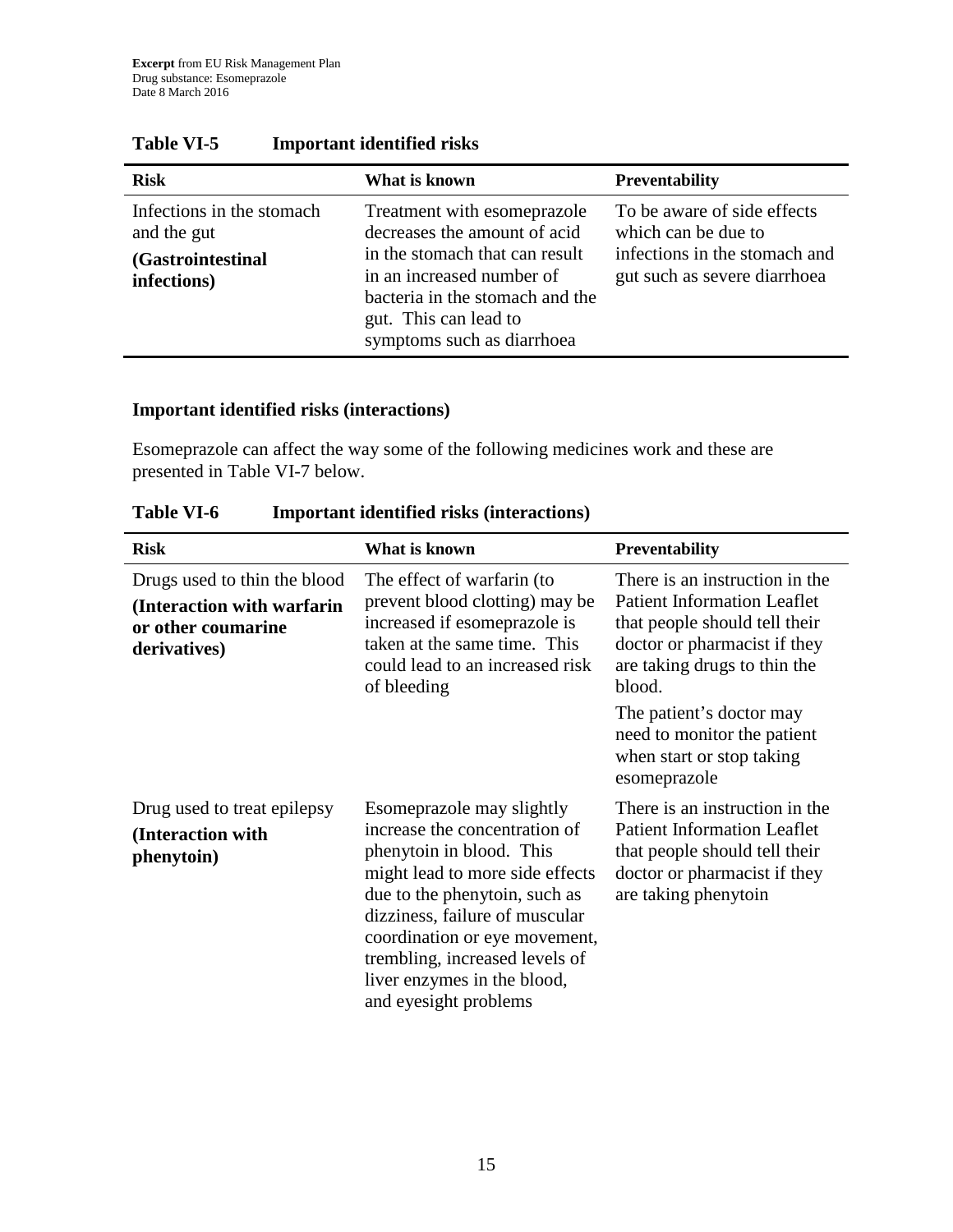| <b>Risk</b>                                                                                                      | What is known                                                                                                                                                                                                                                                                                                                                                                               | Preventability                                                                                                                                                                                                                 |
|------------------------------------------------------------------------------------------------------------------|---------------------------------------------------------------------------------------------------------------------------------------------------------------------------------------------------------------------------------------------------------------------------------------------------------------------------------------------------------------------------------------------|--------------------------------------------------------------------------------------------------------------------------------------------------------------------------------------------------------------------------------|
| Drug used to treat HIV<br>infection<br>(Interaction with<br>atazanavir or nelfinavir)                            | Omeprazole (another PPI) has<br>been reported to reduce the<br>concentration in the blood of<br>drugs used to treat HIV<br>infection, such as atazanavir<br>and nelfinavir. Therefore, it is<br>likely that this may occur also<br>with esomeprazole. A<br>reduction of the concentration<br>of atazanavir in blood might<br>lead to a reduced effect in<br>patients with HIV               | There is an instruction in the<br><b>Patient Information Leaflet</b><br>that people should tell their<br>doctor or pharmacist if they<br>are taking medication for the<br>treatment of HIV such as<br>atazanavir or nelfinavir |
| Drug used for heart<br>problems<br>(Interaction with digoxin)                                                    | Esomeprazole may increase<br>the concentration of digoxin in<br>the blood. An increase in<br>digoxin levels might lead to<br>more side effects due to the<br>digoxin, such as nausea,<br>vomiting, and heart rhythm<br>disturbances                                                                                                                                                         | There is an instruction in the<br><b>Patient Information Leaflet</b><br>that people should tell their<br>doctor or pharmacist if they<br>are taking digoxin                                                                    |
| A chemotherapy medicine<br>used to treat cancer and<br>rheumatic disorders<br>(Interaction with<br>methotrexate) | Esomeprazole may increase<br>the concentration of<br>methotrexate in the blood<br>especially if methotrexate is<br>given in high doses.<br>An increase in methotrexate<br>levels might lead to more side<br>effects due to the<br>methotrexate, such as kidney<br>failure, decreased production<br>of blood cells, decreased liver<br>function, severe skin reactions<br>and lung disorders | There is an instruction in the<br><b>Patient Information Leaflet</b><br>that people should tell their<br>doctor or pharmacist if they<br>are taking methotrexate                                                               |

## **Table VI-6 Important identified risks (interactions)**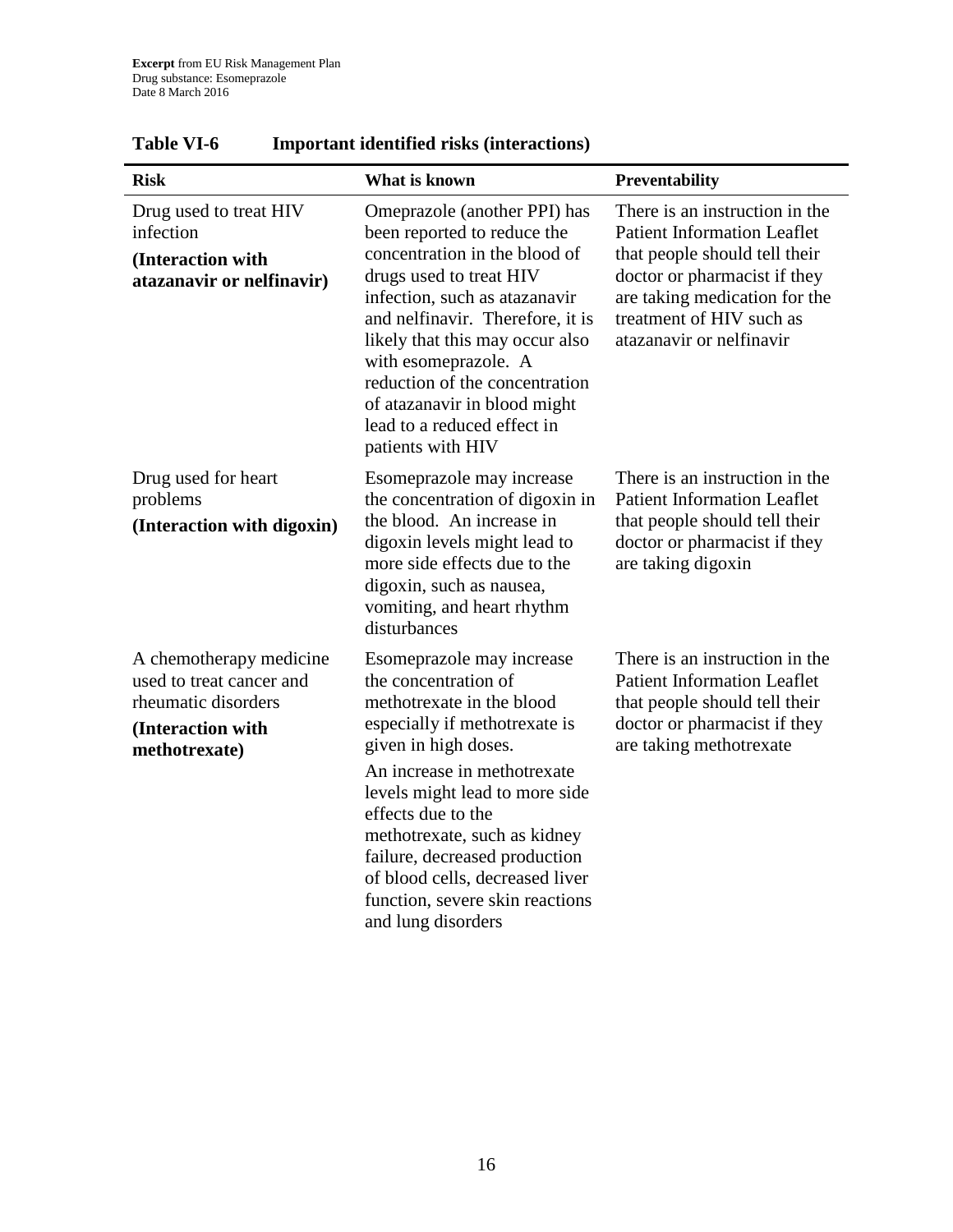| <b>Risk</b>                                                                               | What is known                                                                                                                                                                                                                                                                                                                                                                                                                                                                                                        | Preventability                                                                                                                                                                  |
|-------------------------------------------------------------------------------------------|----------------------------------------------------------------------------------------------------------------------------------------------------------------------------------------------------------------------------------------------------------------------------------------------------------------------------------------------------------------------------------------------------------------------------------------------------------------------------------------------------------------------|---------------------------------------------------------------------------------------------------------------------------------------------------------------------------------|
| A drug used in patients with<br>organ transplantation<br>(Interaction with<br>tacrolimus) | Esomeprazole may increase<br>the concentration of tacrolimus<br>in the blood.<br>An increase in tacrolimus<br>levels might lead to more side<br>effects due to the tacrolimus,<br>such as increased risk of<br>infections, increased risk of<br>coronary artery disease<br>(narrowing of the small blood<br>vessels that supply blood and<br>oxygen to the heart), anaemia,<br>a decrease in the number of<br>white blood cells and platelets,<br>decreased kidney function,<br>allergy and severe skin<br>reactions | There is an instruction in the<br><b>Patient Information Leaflet</b><br>that people should tell their<br>doctor or pharmacist if they<br>are taking tacrolimus                  |
| A drug used to prevent<br>blood clots<br>(Interaction with<br>clopidogrel)                | Esomeprazole (and other<br>proton pump inhibitors eg,<br>lansoprazole and omeprazole)<br>may decrease the<br>concentration of the active<br>piece of clopidogrel in the<br>blood. This might lead to less<br>capacity in preventing blood<br>clots. However, the<br>consequences for the patients<br>are uncertain                                                                                                                                                                                                   | There is an instruction in the<br><b>Patient Information Leaflet</b><br>that people should<br>specifically tell their doctor<br>or pharmacist if they are<br>taking clopidogrel |

## **Table VI-6 Important identified risks (interactions)**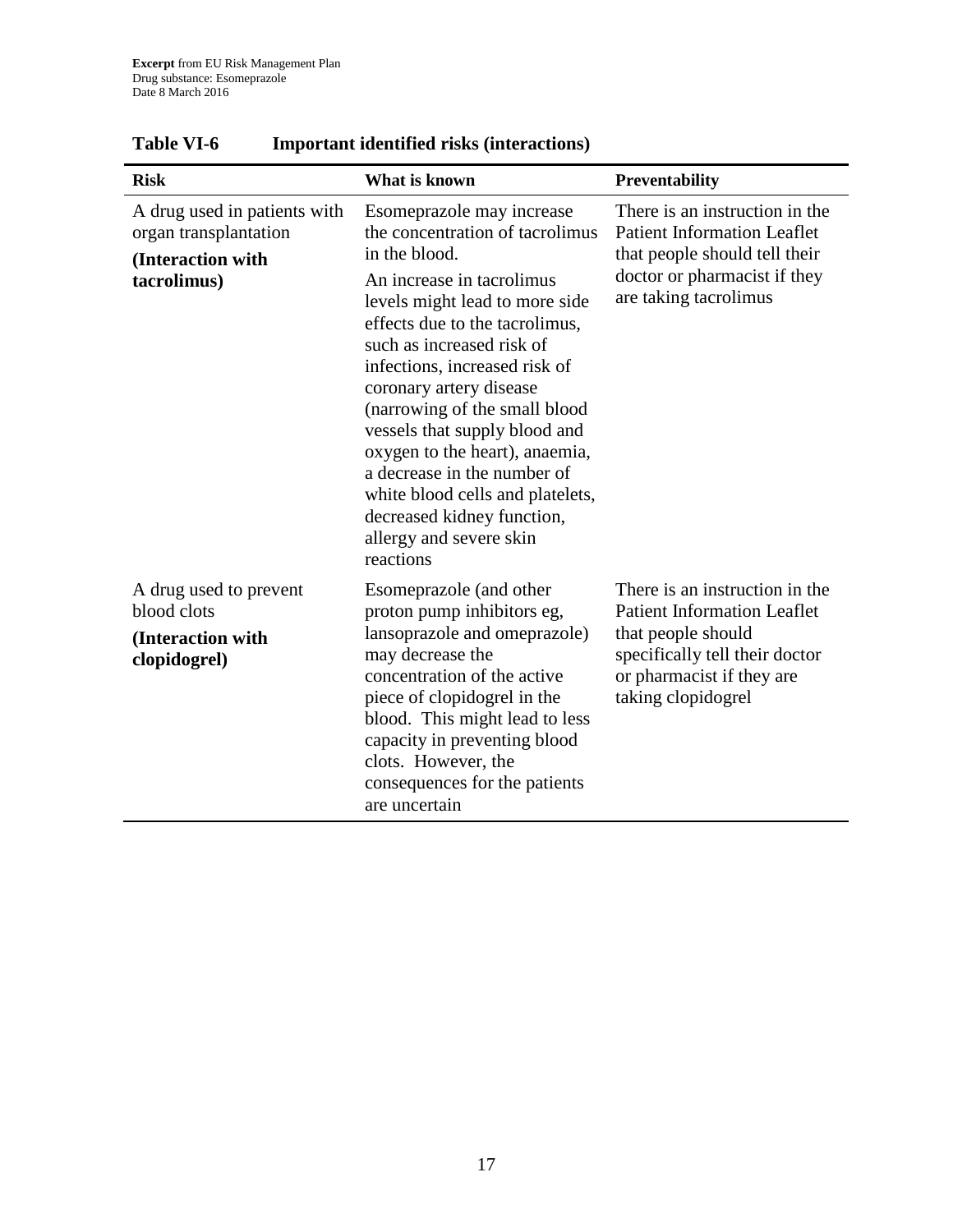## **Important potential risks**

| <b>Risk</b>                                                                                                    | What is known (Including reason why it is<br>considered a potential risk)                                                                                                                                                                                                                                                                                                                                                                                                                                                                                                                                                                                                                                                                                                 |
|----------------------------------------------------------------------------------------------------------------|---------------------------------------------------------------------------------------------------------------------------------------------------------------------------------------------------------------------------------------------------------------------------------------------------------------------------------------------------------------------------------------------------------------------------------------------------------------------------------------------------------------------------------------------------------------------------------------------------------------------------------------------------------------------------------------------------------------------------------------------------------------------------|
| Contraction of the body muscles<br>resulting in an uncontrolled shaking of<br>the body<br>(Convulsion/seizure) | Symptoms of convulsion/seizure may vary. It is<br>often associated with a sudden and involuntary<br>contraction of a group of muscles and loss of<br>consciousness. However, it can also be as simple<br>as a temporary numbness of a part of the body, a<br>short or long term loss of memory, changes in<br>vision, smelling an unpleasant odor, a strange<br>sensation in the abdomen, or a sensation of fear<br>and confusion. Convulsions/seizure has been<br>described for some patients taking esomeprazole<br>and.                                                                                                                                                                                                                                                |
| Infection of the lung<br>(Pneumonia)                                                                           | Pneumonia is an inflammatory condition of the<br>lung, usually caused by infection with viruses and<br>bacteria. Typical symptoms include cough, chest<br>pain, fever and difficulty breathing. Treatment<br>depends on the underlying cause, if the pneumonia<br>is caused by bacteria the treatment is antibiotics.<br>Pneumonia can be a severe condition in babies, old<br>people and people with other diseases such as<br>heart, respiratory, liver, and kidney diseases. If<br>the pneumonia is severe, the affected person is<br>generally admitted to hospital. It has been<br>presented in some medical articles that there can<br>be an increased risk for pneumonia in patients who<br>are taking medicines to treat increased acid levels<br>in the stomach. |

## **Table VI-7 Important potential risks**

## **Areas of Missing information**

| <b>Table VI-8</b> | <b>Missing information</b> |
|-------------------|----------------------------|
|-------------------|----------------------------|

| <b>Risk</b>                                                                          | What is known                                                                                                                                                                                                                                                                |
|--------------------------------------------------------------------------------------|------------------------------------------------------------------------------------------------------------------------------------------------------------------------------------------------------------------------------------------------------------------------------|
| Use in pregnant and breast-feeding<br>women<br>(Use in pregnant and lactating women) | There is a moderate amount of information about<br>use of esomeprazole in pregnant or breast feeding<br>women. However, information from marketed use<br>is continuously collected and evaluated by<br>AstraZeneca and no increased risk for birth defects<br>has been found |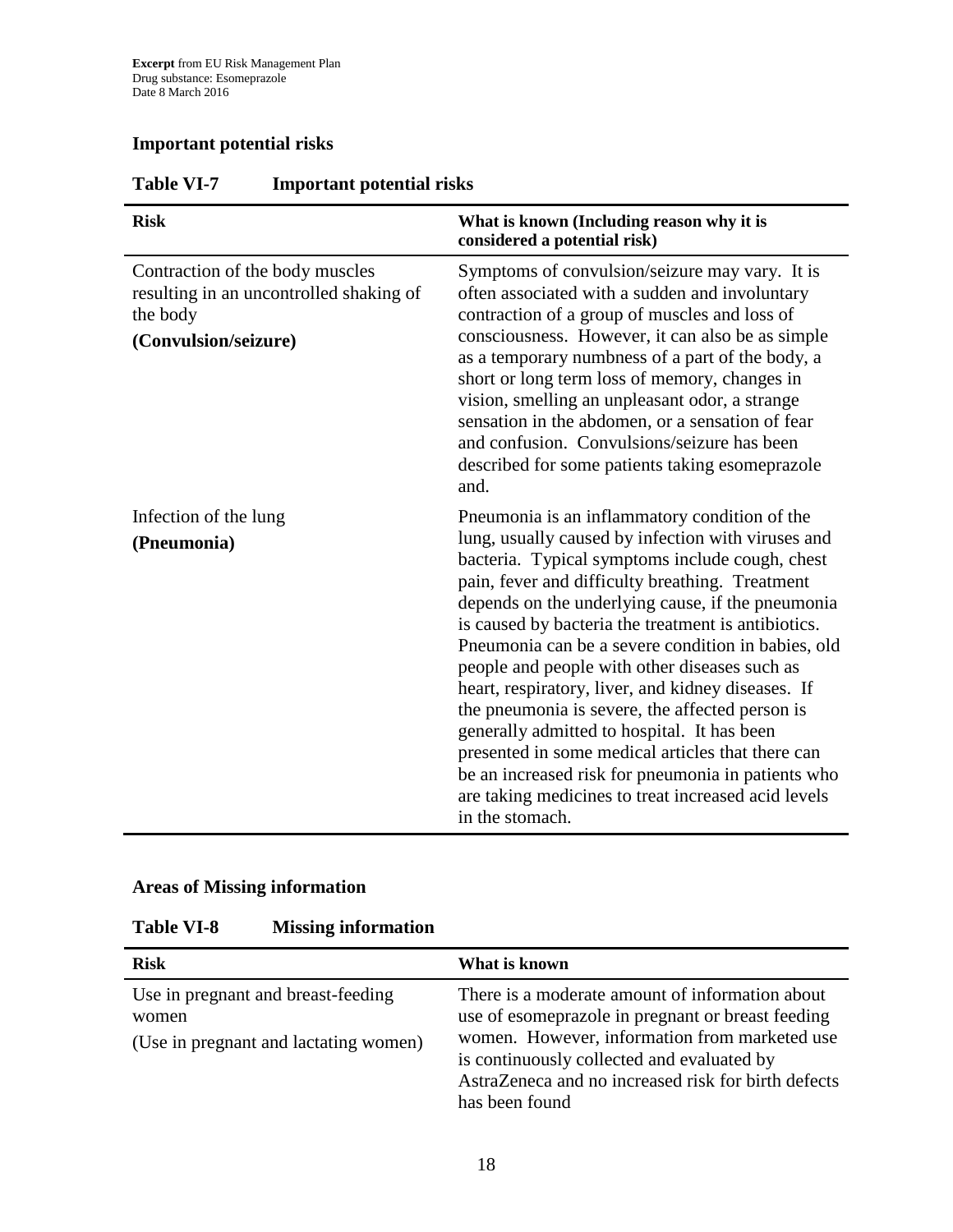| <b>Risk</b>                                                                                  | What is known                                                                                                                                                                                                                                                                        |
|----------------------------------------------------------------------------------------------|--------------------------------------------------------------------------------------------------------------------------------------------------------------------------------------------------------------------------------------------------------------------------------------|
| Use in patients with decreased kidney<br>function<br>(Use in patients with renal impairment) | No specific studies have been done in patients<br>with decreased kidney function. However, there is<br>no reason to believe that esomeprazole would<br>cause any harm in this patient group. The dosing<br>recommendation is the same as for patients with<br>normal kidney function |

#### **Table VI-8 Missing information**

## **VI: 2.5 Summary of additional risk minimisation measures by safety concern**

There are no additional risk minimisation measures.

### **VI: 2.6 Planned post authorisation development plan**

There are no planned additional PhV studies or activities.

## **VI: 2.7 Summary of changes to the Risk Management Plan over time**

| <b>Version</b>                    | Date<br>(at time of<br><i>authorisation</i> ) | <b>Safety Concerns</b>                   | <b>Comment</b>                                                                                                                                                                              |
|-----------------------------------|-----------------------------------------------|------------------------------------------|---------------------------------------------------------------------------------------------------------------------------------------------------------------------------------------------|
| <b>Important identified risks</b> |                                               |                                          |                                                                                                                                                                                             |
| 8                                 | 19 March 2012                                 | 'Hypomagnesaemia'                        | Hypomagnesaemia<br>was included as an<br>'Important identified<br>risk'                                                                                                                     |
| 8.1                               | February 2013                                 | 'Fracture of the wrist,<br>hip or spine' | Fracture of the hip,<br>wrist or spine is<br>included as an<br>'important identified<br>risk'. It was included<br>as an uncommon<br>ADR in the SmPCs<br>for esomeprazole<br>with (imposed). |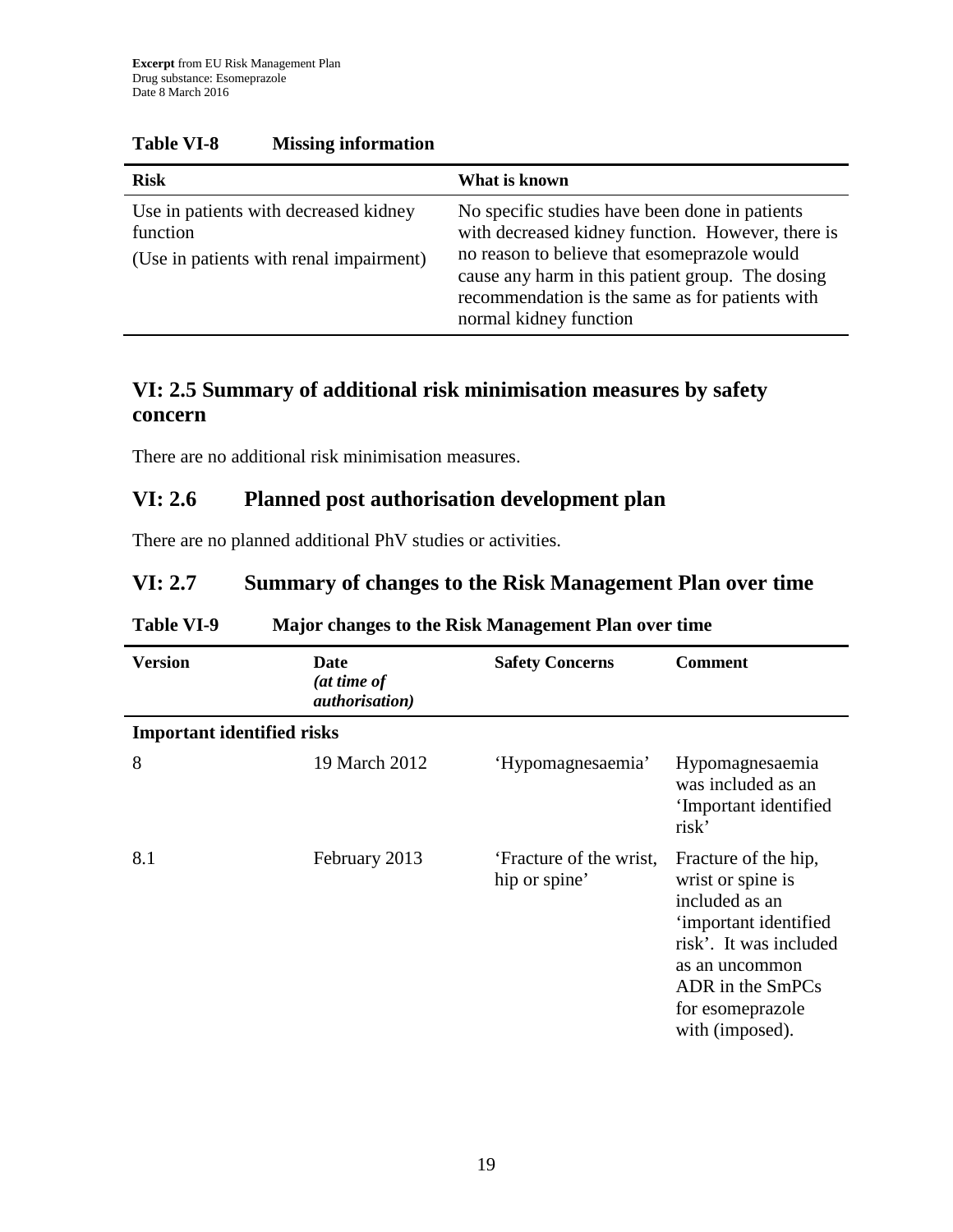| <b>Version</b>                           | Date<br>(at time of<br><i>authorisation</i> ) | <b>Safety Concerns</b>             | <b>Comment</b>                                                                                                                                    |
|------------------------------------------|-----------------------------------------------|------------------------------------|---------------------------------------------------------------------------------------------------------------------------------------------------|
| 8.3                                      | May 2013                                      | Gastrointestinal<br>infections     | 'Gastrointestinal<br>infections 'was<br>included as an<br>'Important identified<br>risk' as per request by<br><b>European Medicines</b><br>Agency |
| <b>Important identified interactions</b> |                                               |                                    |                                                                                                                                                   |
| Not applied                              | November 2009                                 | 'Interaction with<br>nelfinavir'   | 'Interaction with<br>nelfinavir' was<br>included as an<br>important identified<br>interaction                                                     |
| Not applied                              | November 2009                                 | 'Interaction with<br>clopidogrel'  | 'Interaction with<br>clopidogrel' was<br>identified as a<br>potential interaction<br>and included in the<br><b>EU RMP</b>                         |
| 7                                        | 15 April 2011                                 | 'Interaction with<br>digoxin'      | 'Interaction with<br>digoxin' was<br>included as an<br>'Important identified<br>interaction'                                                      |
| 8                                        | 19 March 2012                                 | 'Interaction with<br>methotrexate' | 'Interaction with<br>methotrexate' was<br>included as an<br>'Important identified<br>interaction'                                                 |
| 8                                        | 19 March 2012                                 | 'Interaction with<br>tacrolimus'   | 'Interaction with<br>tacrolimus' was<br>included as an<br>'Important identified<br>interaction'                                                   |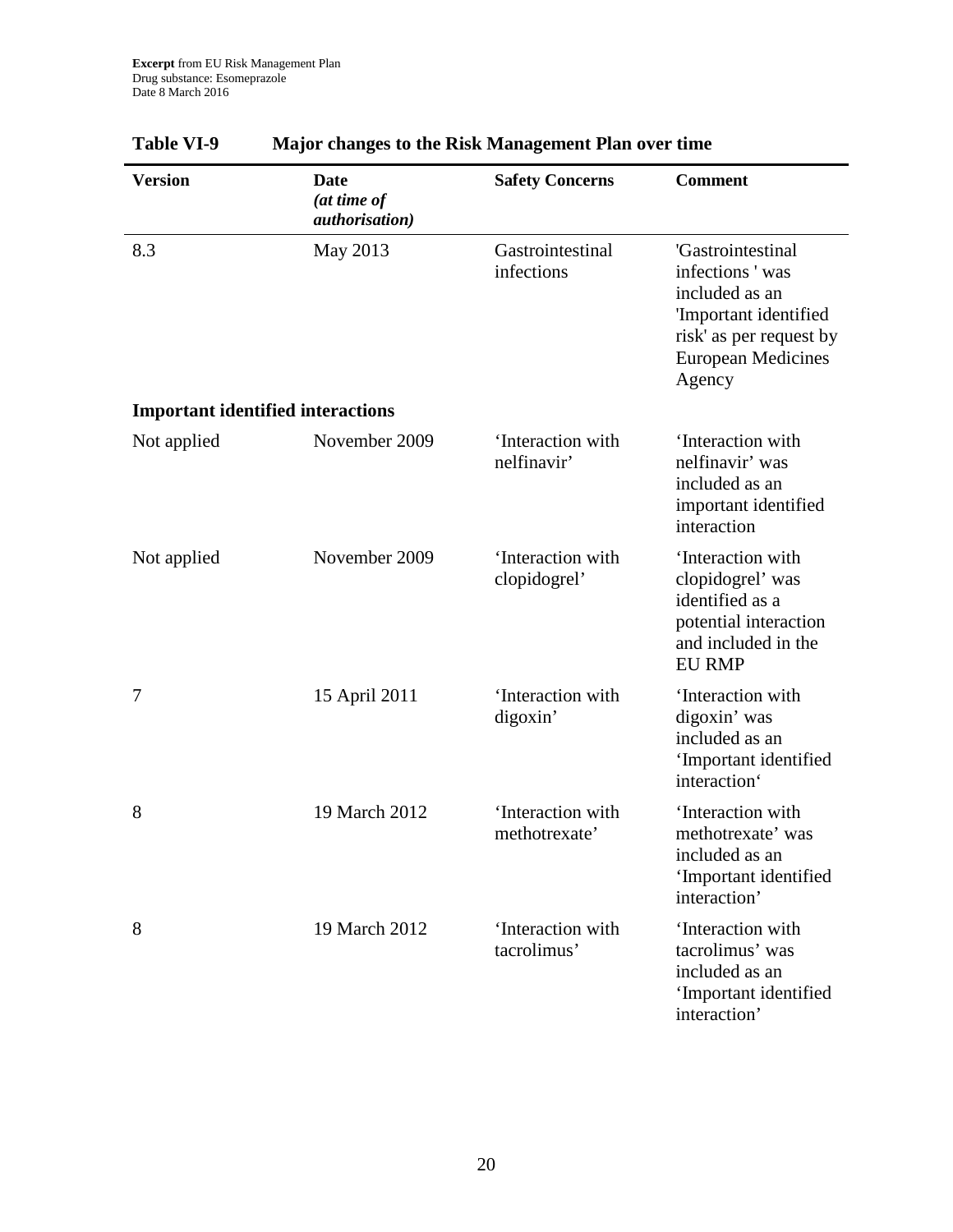| <b>Version</b>                   | <b>Date</b><br>(at time of<br><i>authorisation</i> ) | <b>Safety Concerns</b>                                                          | <b>Comment</b>                                                                                                                                                                                                               |
|----------------------------------|------------------------------------------------------|---------------------------------------------------------------------------------|------------------------------------------------------------------------------------------------------------------------------------------------------------------------------------------------------------------------------|
| 8                                | 19 March 2012                                        | 'Interaction with<br>clopidogrel'                                               | 'Interaction with<br>clopidogrel' was<br>included as an<br>'Important identified<br>interaction'                                                                                                                             |
| <b>Important potential risks</b> |                                                      |                                                                                 |                                                                                                                                                                                                                              |
| 8                                | 19 March 2012                                        | 'Convulsion/seizure'                                                            | 'Convulsion/seizure'<br>included as an<br>'Important potential<br>risk'                                                                                                                                                      |
| 8.1                              | February 2013                                        | 'Use of acid-<br>suppressing drugs<br>during pregnancy and<br>childhood asthma' | Use of acid-<br>suppressing drugs in<br>pregnancy and<br>childhood asthma<br>included as an<br>'Important potential<br>risk'                                                                                                 |
| 8.4                              | June 2013                                            | Pneumonia                                                                       | As per request by<br><b>European Medicines</b><br>Agency during the<br>regulatory review<br>process for<br>esomeprazole non<br>prescription use in<br>EU, Pneumonia 'was<br>included as an<br>'Important Potential<br>Risk'. |
| 11                               | June 2015                                            | 'Use of acid-<br>suppressing drugs in<br>pregnancy and<br>childhood asthma'     | Use of acid-<br>suppressing drugs in<br>pregnancy and<br>childhood asthma<br>removed as an<br>'Important potential<br>risk'                                                                                                  |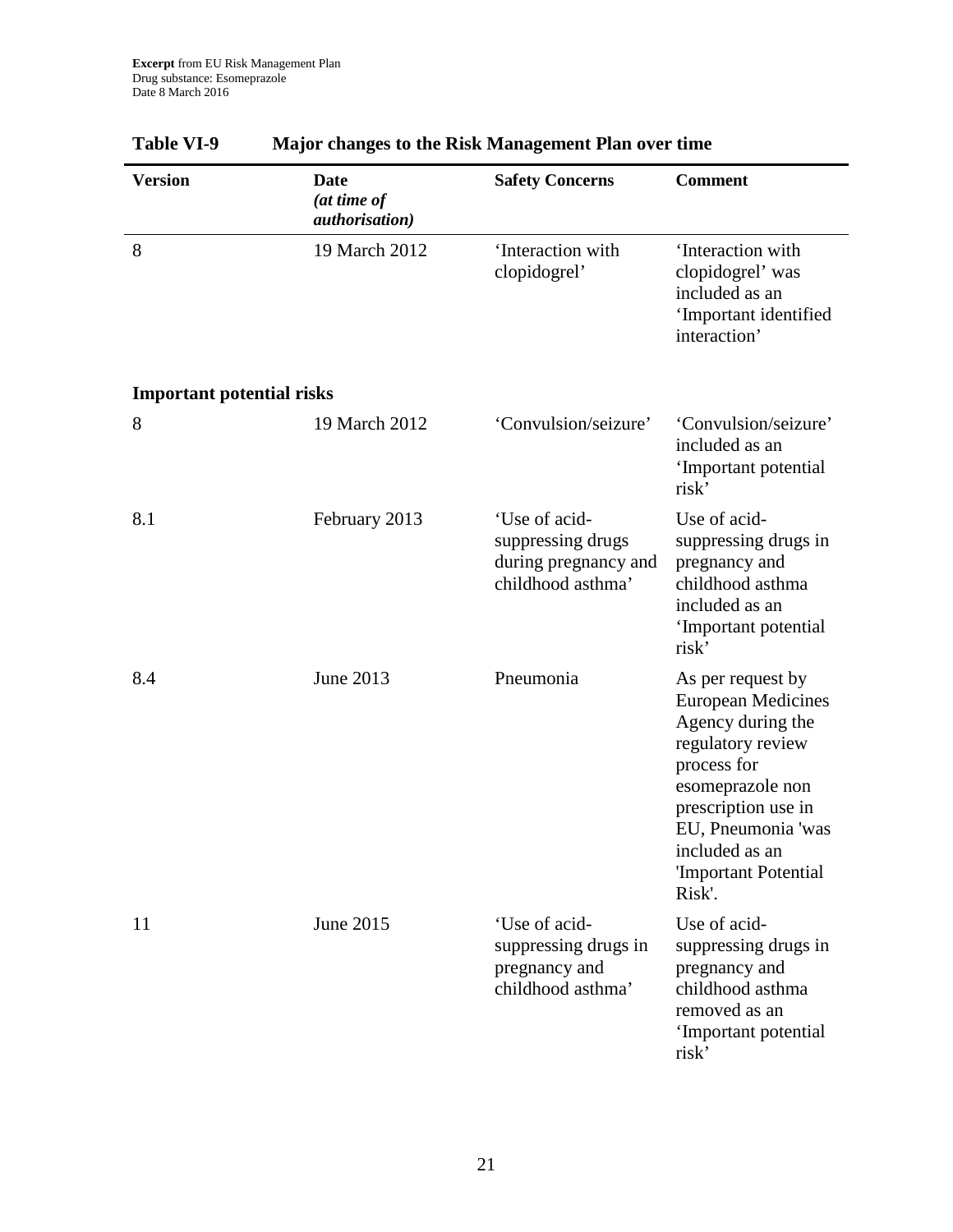| <b>Version</b>             | Date<br>(at time of<br><i>authorisation</i> ) | <b>Safety Concerns</b>                     | <b>Comment</b>                                                                                                                       |
|----------------------------|-----------------------------------------------|--------------------------------------------|--------------------------------------------------------------------------------------------------------------------------------------|
| <b>Missing information</b> |                                               |                                            |                                                                                                                                      |
| 12                         | February 2016                                 | 'Long-term treatment<br>in children'       | 'Long-term treatment<br>in children' removed<br>as 'Missing<br>information',                                                         |
| 8.3                        | May 2013                                      | 'Use in pregnant and<br>lactating women'   | Pregnant and<br>lactating women'was<br>included as 'Missing<br>information' as per<br>request by European<br><b>Medicines Agency</b> |
| 8.3                        | May 2013                                      | 'Use in patients with<br>renal impairment' | 'Renal impairment'<br>was included as<br>'Missing information'<br>as per request by<br><b>European Medicines</b><br>Agency           |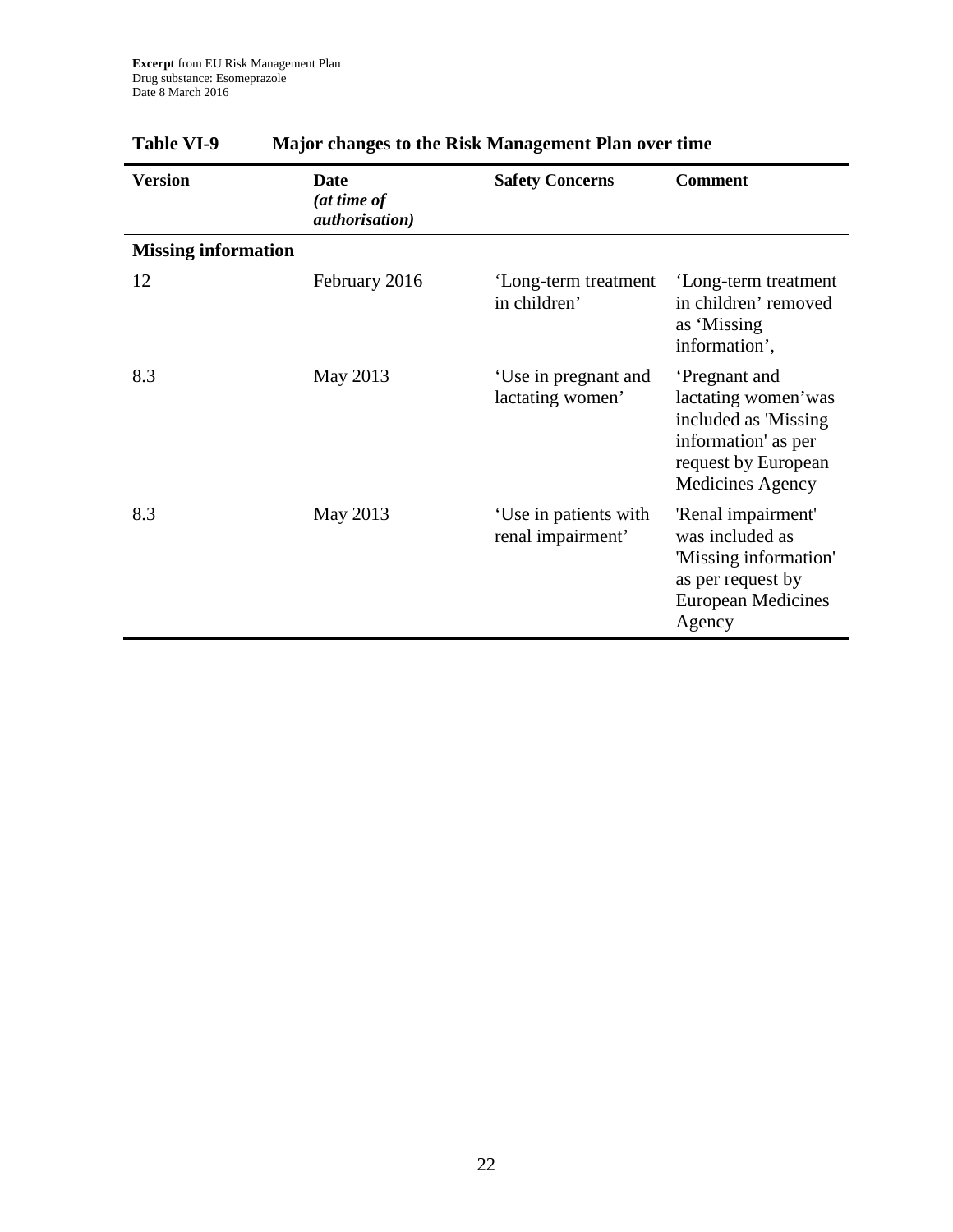## **VI: 3 GLOSSARY**

Antacids – medications that neutralize stomach acid

Barrett's esophagus - condition in which the cells of lower esophagus become damaged

Complicated ulcer – an ulcer associated with intestinal bleeding or perforation (puncture)

Diaphragm – the muscle that separates the belly from the chest

Duodenal ulcer – a break in the lining of the duodenum that looks like a sore

Duodenum – the first part of the small intestine

Gastric ulcer – break in the lining of the stomach that looks like a sore

Gastrinoma – a tumour in the pancreas or duodenum that releases large amounts of the hormone gastrin, leading to the production of too much stomach acid

Gastroesophageal reflux disease (GERD) – a condition in which stomach contents leak back up into the oesophagus, causing GERD symptoms (such as heartburn and regurgitation) and complications (such as reflux oesophagitis)

Heartburn – an uncomfortable burning sensation in the chest

*H. pylori* – a bacterium that infects the stomach lining, causing gastric and duodenal ulcers

Hiatus hernia – a condition in which the upper part of the stomach protrudes upwards through the diaphragm

Histamine-receptor blockers – drugs that partially block acid production in the stomach

Lower oesophageal sphincter – the ring of muscles at the lower end of the oesophagus where it meets the stomach

Metastasis – spread of tumours to other parts of the body

Oesophagus – the tube from the mouth to the stomach

Peptic ulcer – a gastric or duodenal ulcer

Prokinetic agents – drugs that increase gastrointestinal movement

Proton pump inhibitors (PPIs) – drugs that block acid production in the stomach

Regurgitation – a sensation of movement of stomach contents up towards the throat or mouth